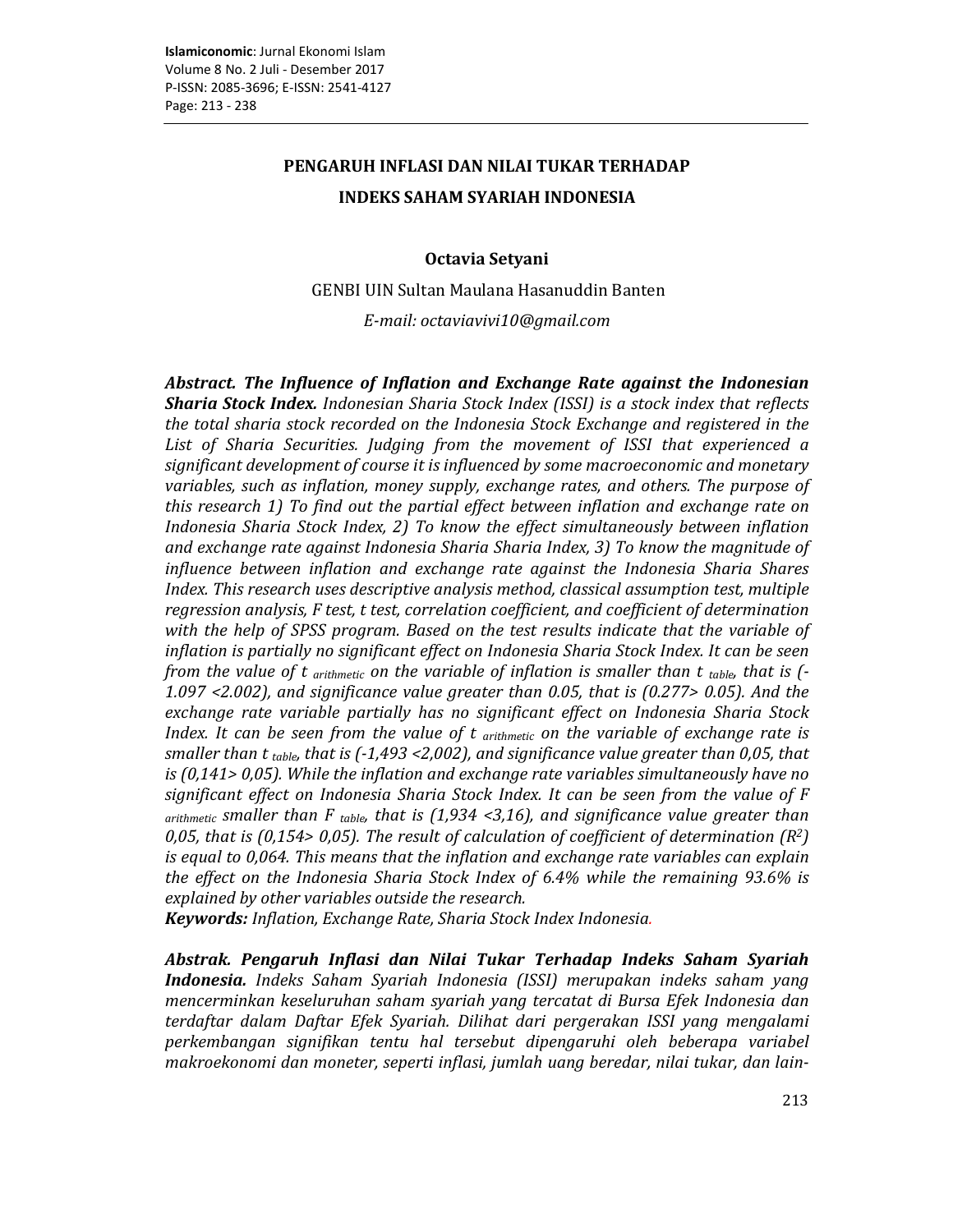lain. Penelitian ini bertujuan 1) Untuk mengetahui pengaruh secara parsial antara inflasi dan nilai tukar terhadap Indeks Saham Syariah Indonesia, 2) Untuk mengetahui pengaruh secara simultan antara inflasi dan nilai tukar terhadap Indeks Saham Syariah Indonesia, 3) Untuk mengetahui besarnya pengaruh antara inflasi dan nilai tukar terhadap Indeks Saham Svariah Indonesia. Penelitian ini mengaunakan metode analisis deskriptif, uji asumsi klasik, analisis regresi berganda, uji F, uji t, koefisien korelasi, dan koefisien determinasi dengan bantuan program SPSS. Berdasarkan hasil pengujian menunjukkan bahwa variabel inflasi secara parsial tidak berpengaruh signifikan terhadap Indeks Saham Syariah Indonesia. Hal ini dapat dilihat dari nilai t bitung pada variabel inflasi lebih kecil dari t tabel, yaitu (-1,097<2,002), serta nilai signifikansi yang lebih besar dari 0,05, yaitu (0,277>0,05). Dan variabel nilai tukar secara parsial tidak berpengaruh signifikan terhadap Indeks Saham Syariah Indonesia. Hal ini dapat dilihat dari nilai t <sub>hitung</sub> pada variabel nilai tukar lebih kecil dari t tabel, yaitu (-1,493<2,002), serta nilai signifikansi yang lebih besar dari 0,05, yaitu (0,141>0,05). Sedangkan variabel inflasi dan nilai tukar secara simultan tidak berpengaruh signifikan terhadap Indeks Saham Syariah Indonesia. Hal ini dapat dilihat dari nilai F hitung lebih kecil dari F tabel, yaitu (1,934<3,16), serta nilai signifikansi yang lebih besar dari 0,05, yaitu (0,154>0,05). Adapun hasil perhitungan koefisien determinasi (R<sup>2</sup>) adalah sebesar 0,064. Hal ini berarti variabel inflasi dan nilai tukar dapat menjelaskan pengaruhnya terhadap Indeks Saham Syariah Indonesia sebesar 6,4% sedangkan sisanya 93,6% dijelaskan oleh variabel lain diluar penelitian. Kata Kunci: Inflasi, Nilai Tukar, Indeks Saham Syariah Indonesia.

### Pendahuluan

Dewasa ini istilah investasi dan penanaman modal merupakan dua istilah yang cukup dikenal dalam kegiatan bisnis dan kegiatan perundang-undangan. Istilah investasi lebih popular dalam dunia usaha, sedangkan istilah penanaman modal lebih banyak digunakan dalam bahasa perundang-undangan. Di kalangan masyarakat luas, kata investasi memiliki pengertian yang lebih luas karena dapat mencakup baik investasi langsung (direct investment) maupun investasi tidak langsung (portofolio investment), sedangkan dalam penanaman modal lebih mempunyai konotasi kepada investasi langsung. Namun dalam istilah sehari-hari sering digunakan istilah investasi terutama dalam kegiatan pasar uang dan pasar modal saat ini.<sup>1</sup>

Menurut Kamaruddin Ahmad, ada beberapa alasan mengapa seseorang melakukan investasi, diantaranya adalah untuk mendapat kehidupan yang lebih layak di masa yang akan datang, untuk mengurangi tekanan inflasi, dan dorongan untuk menghemat pajak.<sup>2</sup>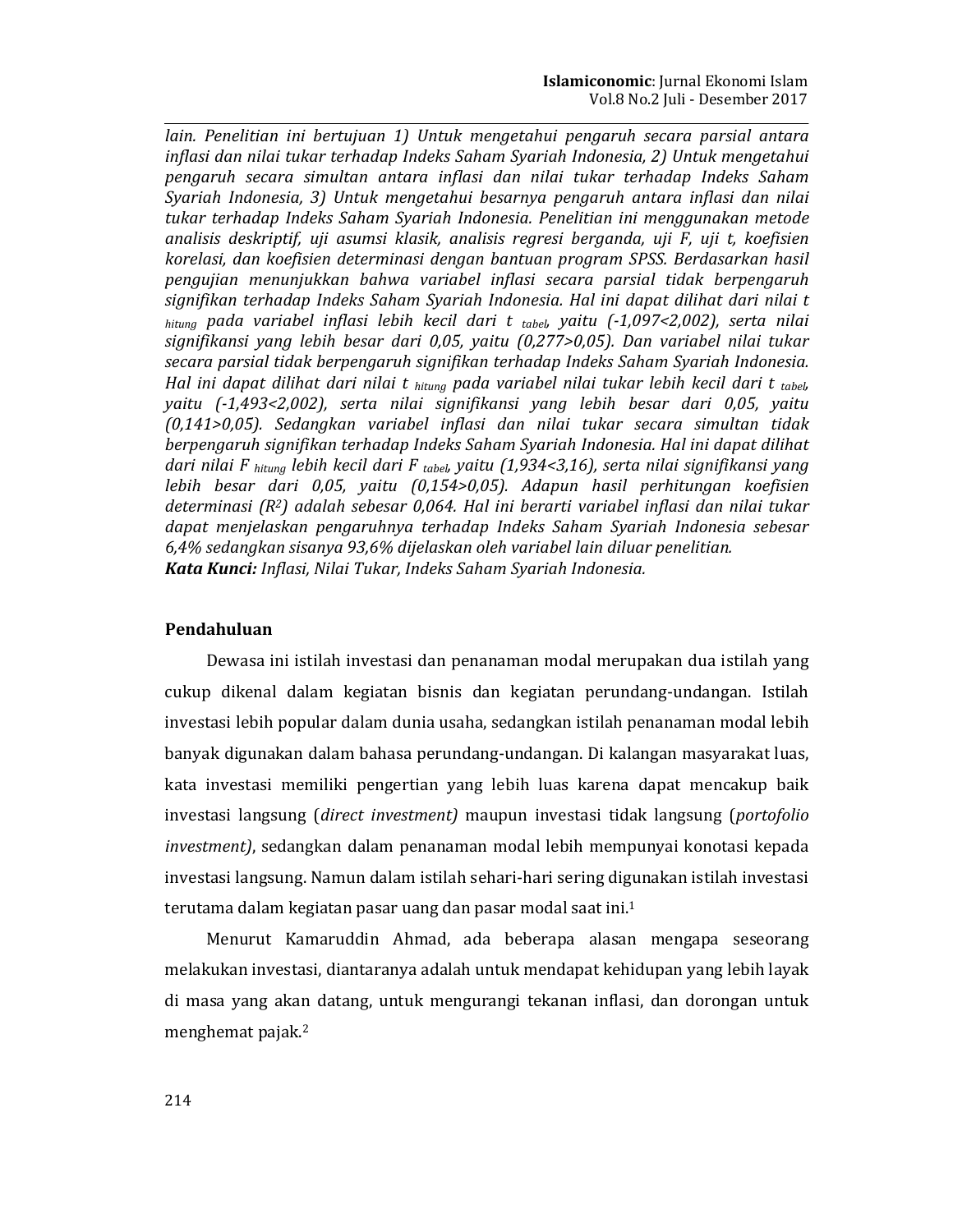Di samping hal tersebut orang melakukan investasi karena dipicu oleh kebutuhan akan masa depan. Tetapi sangat disayangkan, banyak orang belum memikirkan kebutuhan akan masa depannya. Padahal semakin ke depan, biaya hidup seseorang pasti akan semakin bertambah. Bila orang menyadari bahwa kebutuhan masa depan akan lebih besar, mereka tentu akan menyempatkan diri berhemat dalam mengelola keuangannya, mereka pasti akan melakukan investasi guna memenuhi kebutuhan yang diperlukan itu.

Selain kebutuhan akan masa depan, orang melakukan investasi karena dipicu oleh banyaknya ketidakpastian atau hal-hal lain yang tidak terduga dalam hidup ini, misalnya keterbatasan dana, kondisi kesehatan, datangnya musibah secara tiba-tiba, dan kondisi pasar investasi. Oleh karena masalah ini tidak dapat diprediksi dengan tepat, maka diperlukan perencanaan yang baik dalam menghadapi hidup ini. Dengan adanya alternatif instrumen investasi, memungkinkan seseorang bisa memenuhi kebutuhan masa depannya dengan menentukan prioritas kebutuhan, menetapkan perencanaan yang baik, dan implementasi secara disiplin.<sup>3</sup>

Pada umumnya investasi dibedakan menjadi dua, yaitu investasi pada *financial* asset dan investasi pada real asset. Investasi pada financial asset dilakukan di pasar uang, misalnya berupa sertifikat deposito, *commercial paper*, Surat Berharga Pasar Uang (SBPU), dan lainnya. Investasi juga dapat dilakukan di pasar modal, misalnya berupa saham, obligasi, warrant, opsi, dan yang lainnya. Sedangkan investasi pada real asset dapat dilakukan dengan pembelian aset produktif, pendirian pabrik, pembukaan pertambangan, perkebunan, dan yang lainnya. 4 Salah satu kegiatan investasi yang dipilih oleh investor adalah berinvestasi pada pasar modal syariah.

Indonesia sebagai salah satu negara muslim terbesar di dunia merupakan pasar yang sangat besar untuk pengembangan industri keuangan syariah. Investasi syariah di pasar modal yang merupakan bagian dari industri keuangan syariah mempunyai peranan yang cukup penting untuk meningkatkan pangsa pasar industri keuangan svariah di Indonesia.

Perkembangan pasar modal syariah di Indonesia mengalami pergerakan yang cukup pesat walaupun masih tergolong baru dibandingkan dengan pasar modal konvensional yang sudah berdiri sejak zaman kolonial Belanda pada tahun 1912 di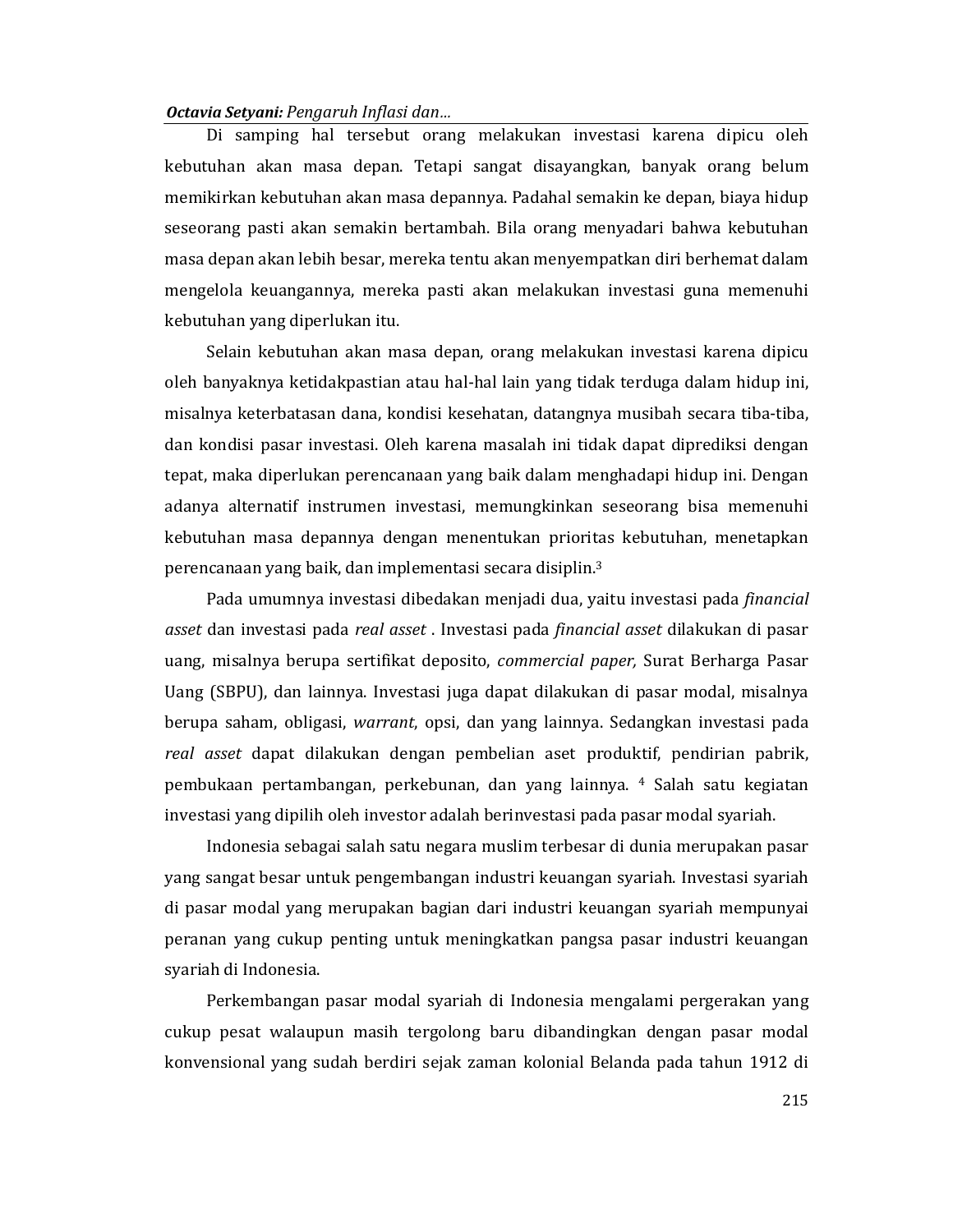Batavia. Dimulai dengan diterbitkannya Reksa Dana Syariah oleh PT. Danareksa Investment Management pada tanggal 3 Juli 1997. Selanjutnya, Bursa Efek Indonesia bekerja sama dengan PT. Danareksa Investment Management meluncurkan Jakarta Islamic Index (III) pada tanggal 3 Juli 2000 yang bertujuan untuk memandu investor yang ingin menginvestasikan dananya secara syariah. Pada tanggal 12 Mei 2011 diluncurkan kembali Indeks Saham Syariah selain JII, yaitu Indeks Saham Syariah Indonesia (ISSI). Peluncuran Indeks Saham Syariah Indonesia (ISSI) atau Indonesian Sharia Stock Index (ISSI) yang dimaksudkan untuk menjadi acuan bagi investor untuk berinvestasi di saham.

Walaupun secara historis Indeks Saham Svariah Indonesia (ISSI) ini tergolong baru, namun perkembangan ISSI ini sejak diluncurkannya pada tanggal 12 Mei 2011 sampai Mei 2014 bergerak naik. Perkembangan ISSI ini dibandingkan dengan indeks saham syariah yang lain seperti JII, dapat dilihat pada tabel dibawah ini:

| Lawel 1                                            |                     |                      |  |  |  |  |  |  |
|----------------------------------------------------|---------------------|----------------------|--|--|--|--|--|--|
| 'erbandingan Saham Syariah di Bursa Efek Indonesia |                     |                      |  |  |  |  |  |  |
| <b>Tahun</b>                                       | <b>JII</b> (Milyar) | <b>ISSI</b> (Milyar) |  |  |  |  |  |  |
| 2011                                               | Rp 1.414.983        | Rp 1.968.091         |  |  |  |  |  |  |
| 2012                                               | Rp 1.671.004        | Rp 2.451334          |  |  |  |  |  |  |
| 2013                                               | Rp 1.672.099        | Rp 2.557.846         |  |  |  |  |  |  |
| 2014                                               | Rp 1.944.531        | Rp 2.946.892         |  |  |  |  |  |  |
| 2015                                               | Rp 1.737.290        | Rp 2.600.850         |  |  |  |  |  |  |
| 2016                                               | Rp 2.188.781        | Rp 3.291.469         |  |  |  |  |  |  |

 $T = 1.14$  $\mathbf{P}$ 

Sumber: Otoritas Jasa Keuangan

Pada tabel 1.1 menunjukkan bahwa dari mulai berdirinya ISSI pada Mei 2011 tercatat sebesar Rp 1.968.091 Milyar hingga tahun 2014 mencapai Rp 2.946.892 Milyar. Peningkatan ISSI ini cukup tinggi dibandingkan dengan III yang sejak diluncurkan pada tahun 2000 hanya sebesar Rp 1.414.983 Milyar pada tahun 2011, dan sampai tahun 2014 hanya mencapai Rp 1.944.531 Milyar tetap masih dibawah ISSI. Dari mulai dibentuknya ISSI pada tahun 2011, JII maupun ISSI selalu mengalami peningkatan setiap tahunnya, walaupun jika dibandingkan jumlah kenaikan ISSI dengan JII tetap ISSI selalu unggul dengan JII, namun pada tahun 2015 JII dan ISSI mengalami penurunan dari tahun sebelumnya. Untuk JII pada tahun 2015 sebesar Rp 216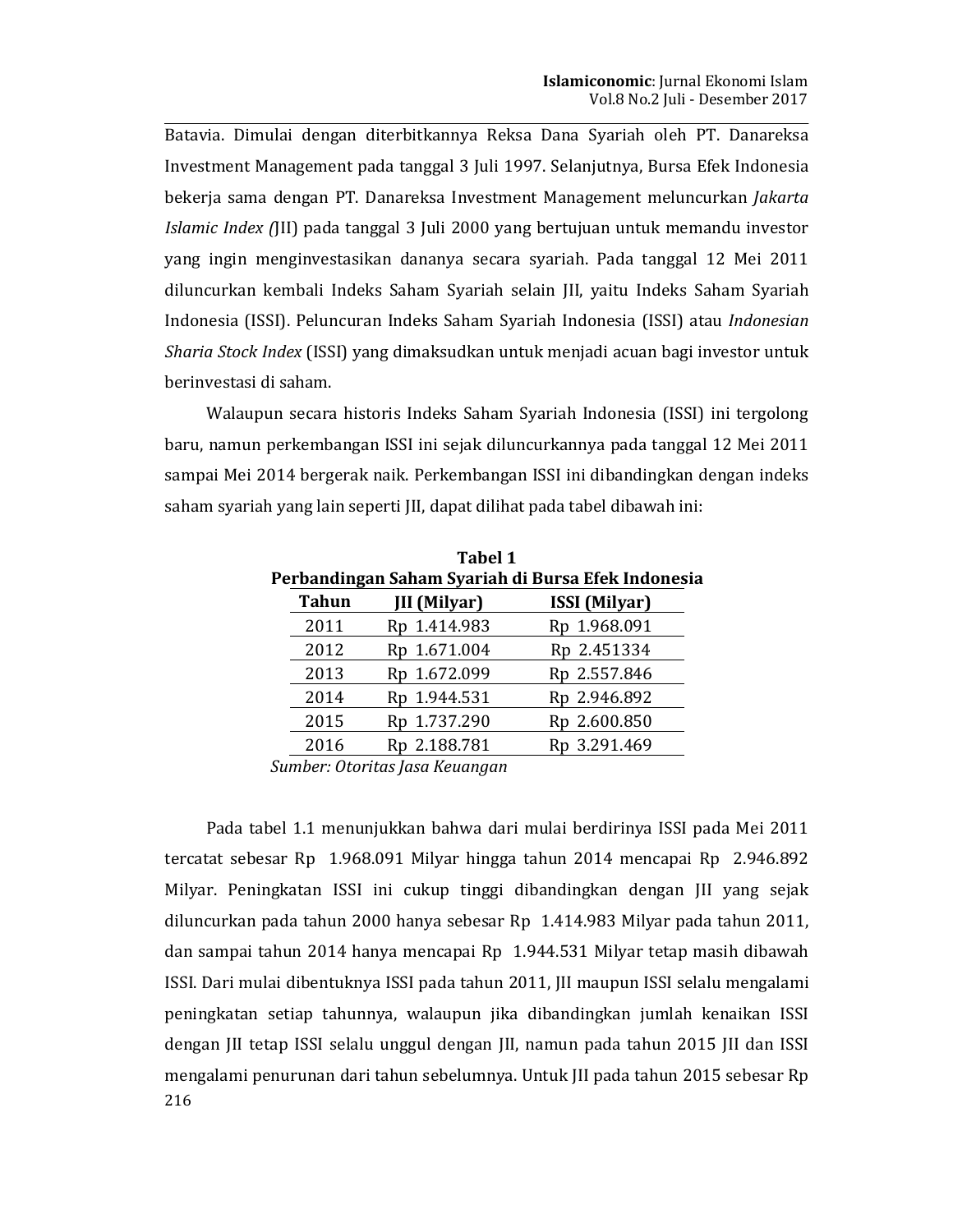1.737.290 Milyar dan ISSI sebesar Rp 2.600.850 Milyar. Lalu pada tahun 2016, baik III maupun ISSI kembali mengalami peningkatan, III sebesar Rp 2.188.781 Milyar dan ISSI sebesar Rp 3.291.469 Milyar.

| Tabel 2                                                                      |       |              |                 |  |  |  |  |  |
|------------------------------------------------------------------------------|-------|--------------|-----------------|--|--|--|--|--|
| Perkembangan Inflasi, Nilai Tukar, dan ISSI                                  |       |              |                 |  |  |  |  |  |
| <b>Tahun</b><br><b>INFLASI</b> $(% )$<br>Nilai Tukar<br><b>ISSI</b> (Milyar) |       |              |                 |  |  |  |  |  |
| 2011                                                                         | 3,79% | Rp 8.779,49  | Rp 1.968.091,37 |  |  |  |  |  |
| 2012                                                                         | 4,30% | Rp 9.380,39  | Rp 2.451.334,37 |  |  |  |  |  |
| 2013                                                                         | 8,38% | Rp 10.451,37 | Rp 2.557.846,77 |  |  |  |  |  |
| 2014                                                                         | 8,36% | Rp 11.878,30 | Rp 2.946.892,79 |  |  |  |  |  |
| 2015                                                                         | 3,35% | Rp 13.391,97 | Rp 2.600.850,72 |  |  |  |  |  |
| 2016                                                                         | 3,02% | Rp 13.307,38 | Rp 3.291.469,29 |  |  |  |  |  |

Sumber: Bank Indonesia, Otoritas Jasa Keuangan

Dilihat dari tabel 1.2 diatas, inflasi mengalami fluktuasi setiap tahunnya. Inflasi tertinggi terjadi pada tahun 2013 sebesar 8,38% sementara inflasi terendah terjadi pada tahun 2016 sebesar 3,02%. Tingkat inflasi yang tidak terkendali menyebabkan harga-harga akan terus mengalami peningkatan secara umum. Sementara pengaruhnya terhadap saham di pasar modal ialah berkurangnya permintaan sahamsaham karena pendapatan riil masyarakat. Inflasi dapat memiliki dampak positif dan negatif terhadap perekonomian tergantung dari tinggi rendah inflasinya. Tingkat inflasi di Indonesia yang selalu mengalami fluktuasi tidak menutup kemungkinan akan mempengaruhi tingkat investasi di pasar modal Indonesia tidak terkecuali pada Indeks Saham Syariah Indonesia (ISSI).

Nilai tukar mengalami fluktuasi setiap tahunnya. Nilai tukar terbesar terjadi pada tahun 2015 sebesar Rp. 13.391,97, dan terkecil terjadi pada tahun 2011 sebesar Rp. 8.779,49. Nilai tukar akan berpengaruh pada sektor perdagangan yang berkaitan dengan ekspor impor. Dalam pasar modal Indonesia yang tidak dapat terlepas dari perusahaan-perusahaan yang melakukan transaksi perdagangan menggunakan nilai tukar IDR/ USD sehingga perubahan nilai tukar IDR/ USD diperkirakan akan mampu mempengaruhi pergerakan Indeks Saham Syariah Indonesia (ISSI).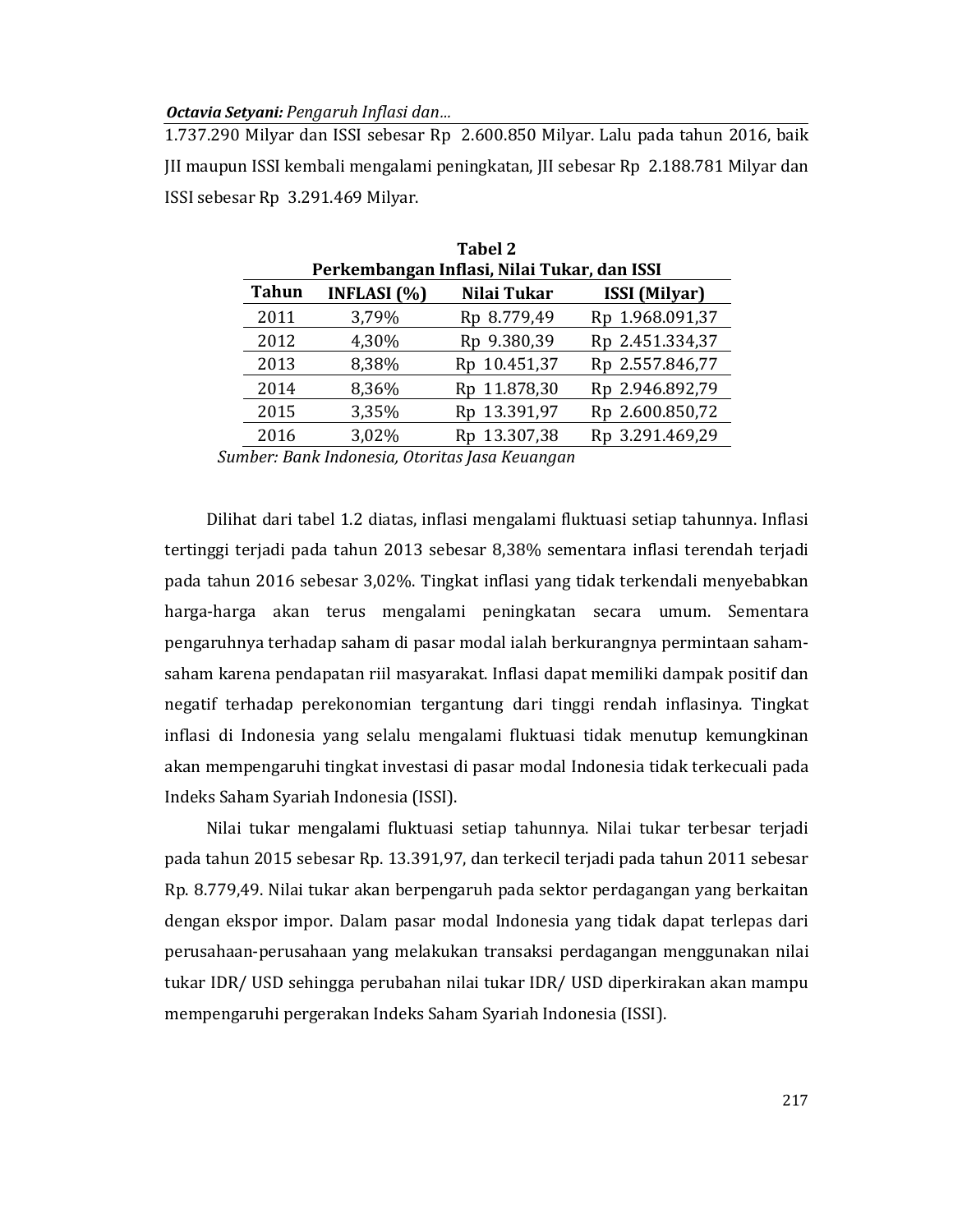Bersumber dari penjelasan yang telah dijabarkan tersebut, penulis ingin mengetahui variabel apa saja yang mempengaruhi ISSI, dan memfokuskan pada permasalahan:

- 1. Bagaimanakah pengaruh Inflasi terhadap ISSI?
- 2. Bagaimanakah pengaruh Nilai Tukar terhadap ISSI?
- 3. Bagaimanakah pengaruh Inflasi dan Nilai Tukar terhadap ISSI?

### Kerangka Pemikiran

Indeks Saham Syariah Indonesia (ISSI) merupakan indeks saham yang mencerminkan keseluruhan saham syariah yang tercatat di Bursa Efek Indonesia (BEI). Pada saat diluncurkan tanggal 12 Mei 2011, jumlah saham syariah yang tercatat di BEI sebanyak 214 saham. Keberadaan ISSI melengkapi indeks syariah yang sudah ada sebelumnya yaitu *Jakarta Islamic Index* (JII). Konstituen ISSI adalah keseluruhan saham syariah yang tercatat di BEI dan terdaftar dalam Daftar Efek Syariah (DES) yang direview setiap enam bulan sekali (Mei dan November) dan dipublikasikan pada awal bulan berikutnya. Konstituen ISSI juga dilakukan penyesuaian apabila ada saham syariah yang baru tercatat atau dihapuskan dalam DES<sub>.5</sub>

Terdapat beberapa faktor-faktor penting yang mampu mempengaruhi indeks syariah yaitu variabel makroekonomi dan moneter, seperti Sertifikat Bank Indonesia Syariah (SBIS), Jumlah Uang Beredar (JUB), inflasi, nilai tukar, dan pertumbuhan GDP. Dalam penelitian ini menggunakan variabel inflasi dan nilai tukar yang diperkirakan mampu mempengaruhi pergerakan Indeks Saham Syariah Indonesia (ISSI).

Inflasi adalah kecendrungan harga-harga umum barang dan jasa meningkat secara terus-menerus dalam kurun waktu tertentu. Peningkatan inflasi secara relatif merupakan sinyal negatif bagi pemodal di pasar modal. Kenaikan inflasi menyebabkan menurunnya daya beli masyarakat terhadap barang dan jasa yang dihasilkan perusahaan. Hal ini mengakibatkan tingkat penjualan mengalami penurunan, yang pada akhirnya menurunkan tingkat laba yang diperoleh perusahaan. Penurunan laba perusahaan ini juga terjadi karena inflasi meningkatkan pendapatan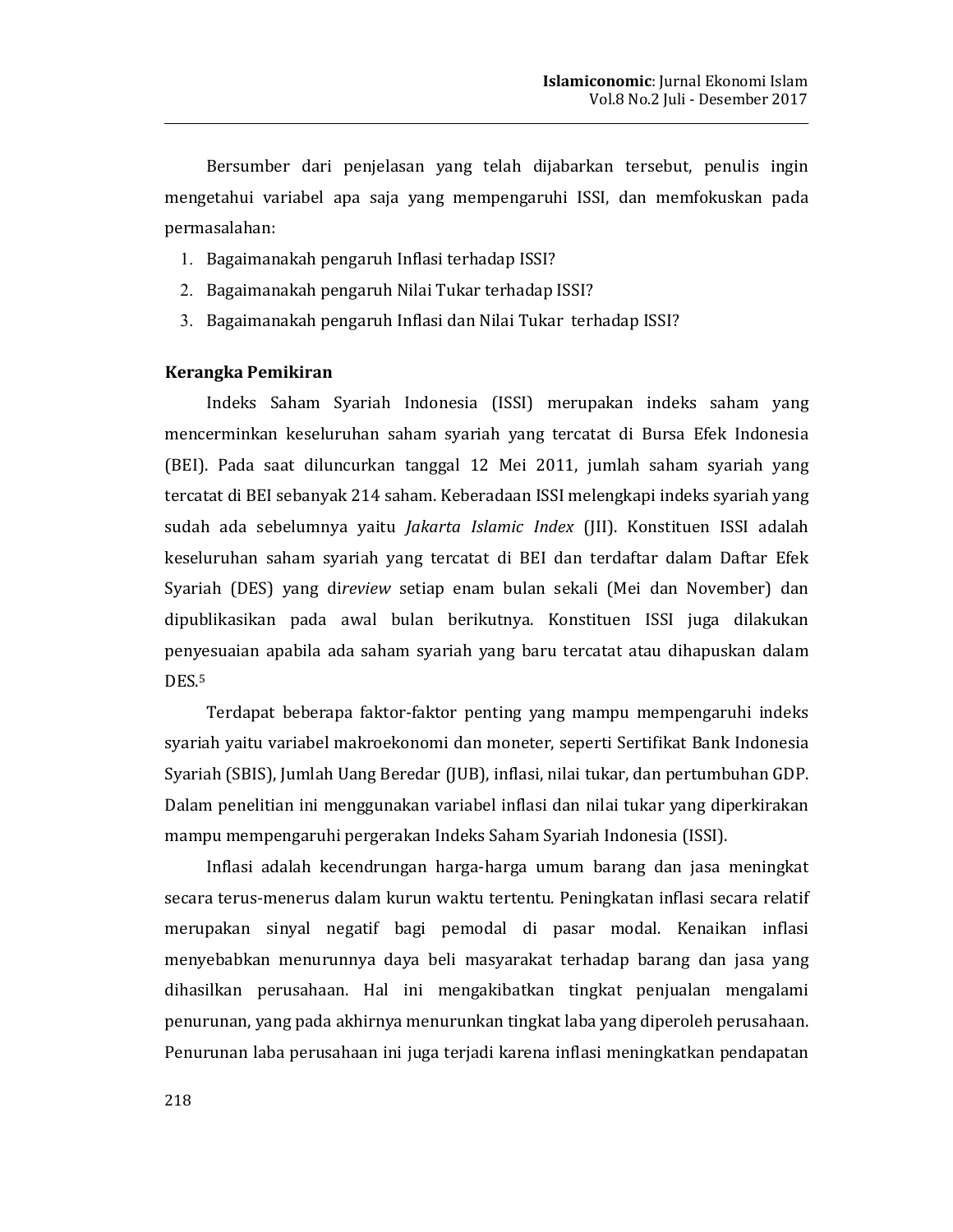dan biaya perusahaan. Jika peningkatan biaya produksi lebih tinggi dari peningkatan harga yang dapat dinikmati oleh perusahaan maka profitabilitas perusahaan akan turun. Penurunan laba suatu perusahaan menurunkan minat investor untuk menanamkan modalnya di perusahaan tersebut. Bagi perusahaan yang sahamnya tercatat di bursa efek, turunnya minat investor tercermin pada turunnya harga saham tersebut. Turunnya harga saham suatu perusahaan yang tercatat di bursa efek ini akan mendorong penurunan IHSG di BEI.<sup>6</sup>

Inflasi yang semakin tinggi menjadi sinyal negatif bagi para investor yang berinvestasi di pasar modal. Investor akan cenderung melepas sahamnya jika terjadi peningkatan inflasi, terlebih pada saat terjadi inflasi yang tidak terkendali (hyperinflation). Hal ini karena peningkatan inflasi yang tinggi menyebabkan kenaikan risiko investasi pada saham. Di samping itu juga diiringi oleh pesimisme investor tentang kemampuan dari modal dalam menghasilkan laba di masa kini dan masa mendatang. Kecendrungan para investor untuk melepas sahamnya akan menyebabkan harga saham tersebut turun. Terjadinya penurunan harga saham ini akan tercermin pada indeks harga saham.<sup>7</sup>

Hubungan antara nilai tukar rupiah terhadap mata uang asing dengan harga saham diantaranya dapat dilihat melalui pendekatan pasar barang (*good market* approach), dimana perubahan kurs akan mempengaruhi suatu perusahaan, kemudian akan mempengaruhi pendapatan perusahaan atau struktur cost of fund-nya. Hal tersebut akan berpengaruh pada harga saham suatu perusahaan. Pada saat kurs rupiah terdepresiasi maka biaya bahan baku impor atau produk yang memiliki kaitan dengan produk impor akan mengalami kenaikan. Kejadian ini menyebabkan biaya produksi meningkat dan laba perusahaan menjadi turun sehingga tingkat dividen yang dapat dibagikan dan return yang ditawarkan akan menurun pula. Penurunan return yang ditawarkan akan mengakibatkan permintaan terhadap saham tersebut berkurang sehingga harga saham menjadi turun. Kondisi seperti ini akan mendorong investor untuk melepas sahamnya sehingga berdampak pada menurunnya harga saham yang kemudian penurunan tersebut akan tercermin pada indeks harga saham, begitupun sebaliknya.<sup>8</sup>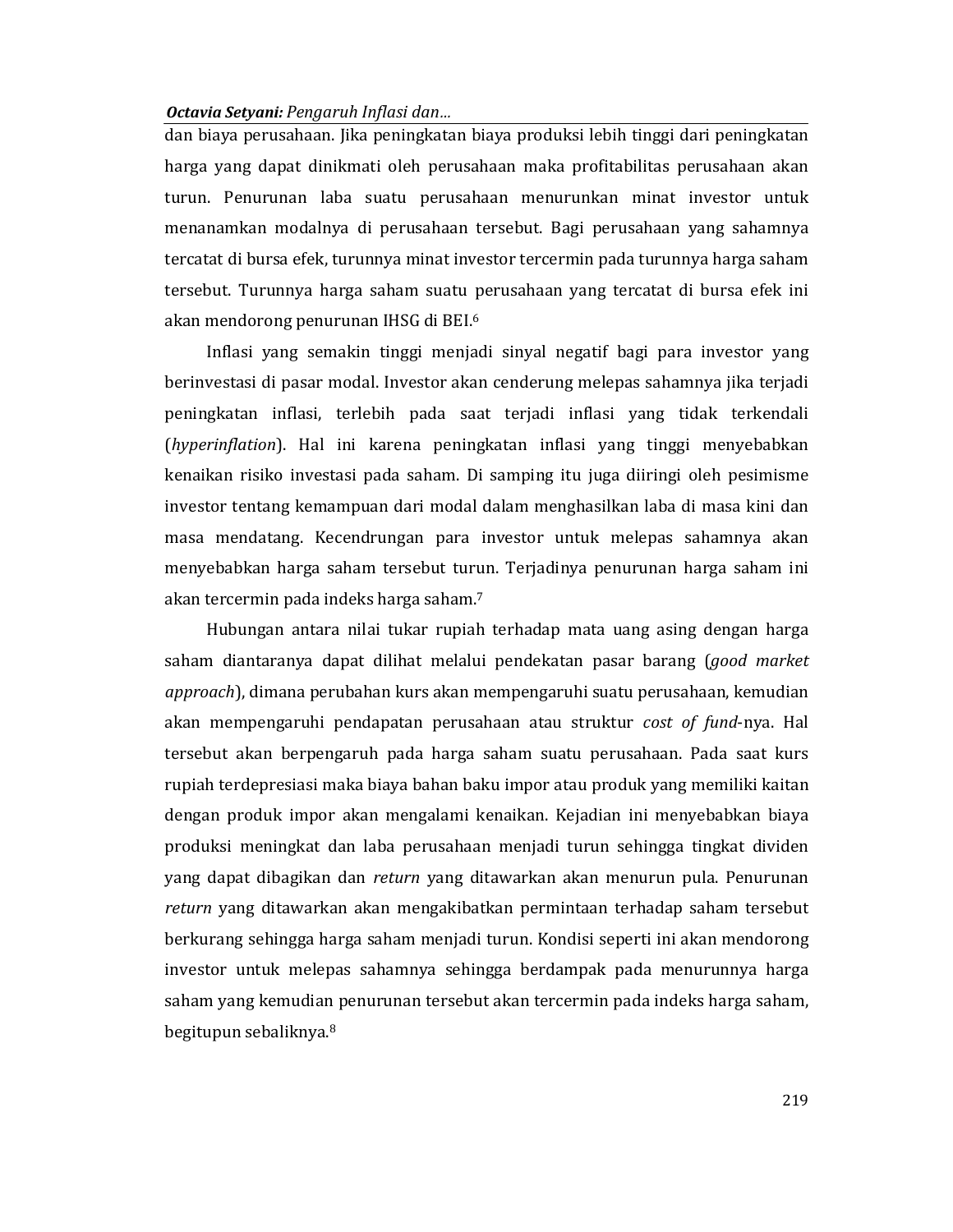Kurs rupiah adalah nilai tukar sejumlah rupiah yang diperlukan untuk membeli satu US\$. Jika nilai tukar rupiah terhadap US\$ menguat, ini berarti nilai tukar sejumlah rupiah yang diperlukan untuk membeli satu US\$ akan rendah maka harga saham semakin tinggi. Sebaliknya jika nilai tukar rupiah terhadap US\$ melemah, ini berarti nilai tukar sejumlah rupiah yang diperlukan untuk membeli satu US\$ akan tinggi maka harga saham semakin rendah.

Jika permintaan kurs rupiah relatif lebih sedikit daripada supply rupiah maka kurs rupiah ini akan terdepresiasi dan juga sebaliknya. Bagi investor depresiasi rupiah terhadap dollar menandakan bahwa prospek perekonomian Indonesia suram. Sebab depresiasi rupiah dapat teriadi apabila faktor fundamental perekonomian Indonesia tidaklah kuat. Hal ini tentunya menambah risiko bagi investor apabila hendak berinvestasi di bursa saham Indonesia. Investor tentunya akan menghindari risiko sehingga investor akan cenderung melakukan aksi jual dan menunggu hingga situasi perekonomian dirasakan membaik. Aksi jual yang dilakukan investor ini akan mendorong penurunan indeks harga saham di BEI.<sup>9</sup>

Selanjutnya investasi yang tertanam di suatu negara ini juga akan menjadi stimulus dalam tumbuh dan berkembangnya perekonomian suatu negara. Diharapkan ISSI yang merupakan salah satu dari sekian banyak alat investasi dapat menyumbangkan perannya untuk memberikan dampak yang besar dalam meningkatkan pertumbuhan ekonomi Indonesia. Dari uraian diatas, kerangka pemikiran dapat digambarkan sebagai berikut:

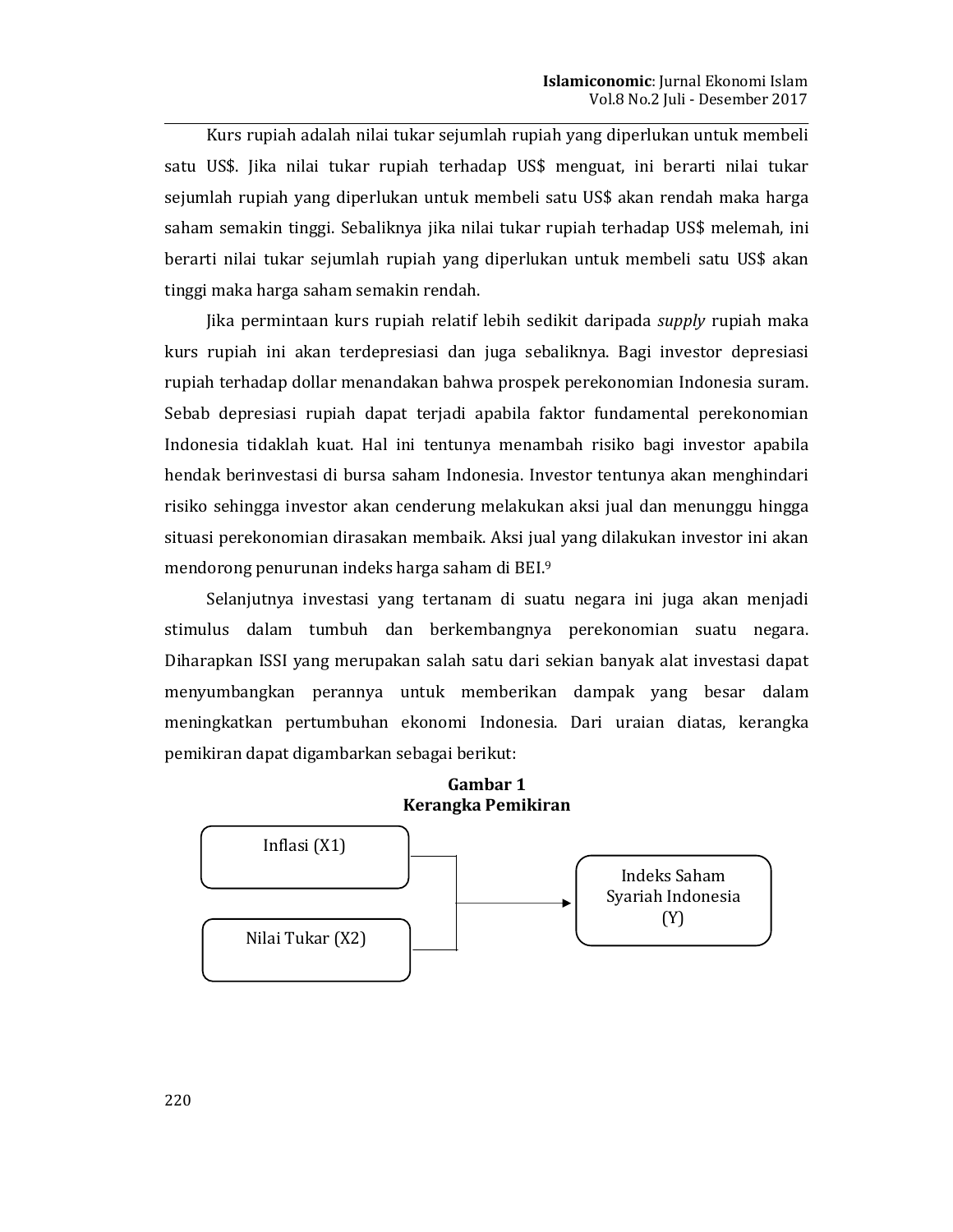#### Indeks Saham Syariah Indonesia (ISSI)

Indeks Saham Syariah Indonesia (ISSI) merupakan indeks saham yang mencerminkan keseluruhan saham syariah yang tercatat di Bursa Efek Indonesia (BEI). Konstituen ISSI adalah keseluruhan saham syariah yang tercatat di BEI dan terdaftar dalam Daftar Efek Syariah (DES).

ISSI diluncurkan pada tanggal 12 Mei 2011 dan konstituennya direview setiap enam bulan sekali pada bulan Mei dan November serta efektif pada awal bulan berikutnya. Namun demikian, tidak seperti indeks-indeks lain di BEI yang perubahan konstituennya dilakukan secara terjadwal setiap enam bulan sekali, konstituen ISSI dapat dilakukan penyesuaian setiap saat apabila ada saham syariah yang baru tercatat dari Dewan Efek Syariah.

Selama ini investasi syariah di pasar modal Indonesia identik dengan *Jakarta* Islamic Index (JII) yang hanya terdiri dari 30 saham syariah yang tercatat di Bursa Efek Indonesia (BEI). Padahal efek syariah yang terdapat di pasar modal Indonesia bukan hanya 30 saham syariah yang menjadi konstituen JII saja tetapi terdiri dari berbagai macam jenis efek selain saham syariah, yaitu obligasi syariah dan reksadana svariah.

### **Inflasi**

Yang dimaksud dengan inflasi adalah proses kenaikan harga-harga umum secara terus-menerus. Akibat dari inflasi secara umum adalah menurunnya daya beli masyarakat karena secara ritel tingkat pendapatannya juga menurun. Jadi, misalkan besarnya inflasi pada tahun yang bersangkutan naik sebesar 5% sementara pendapatan tetap, maka itu berarti secara ritel pendapatan mengalami penurunan sebesar 5% yang akibatnya secara relatif akan menurunkan daya beli sebesar 5% juga. $10$ 

Menurut Pratama Rahardia dan Mandala Manurung, inflasi adalah kenaikan harga barang-barang yang bersifat umum dan terus menerus. Dari definisi ini ada tiga komponen yang harus dipenuhi agar dapat dikatakan telah terjadi inflasi, yaitu kenaikan harga, bersifat umum, dan berlangsung terus-menerus.<sup>11</sup>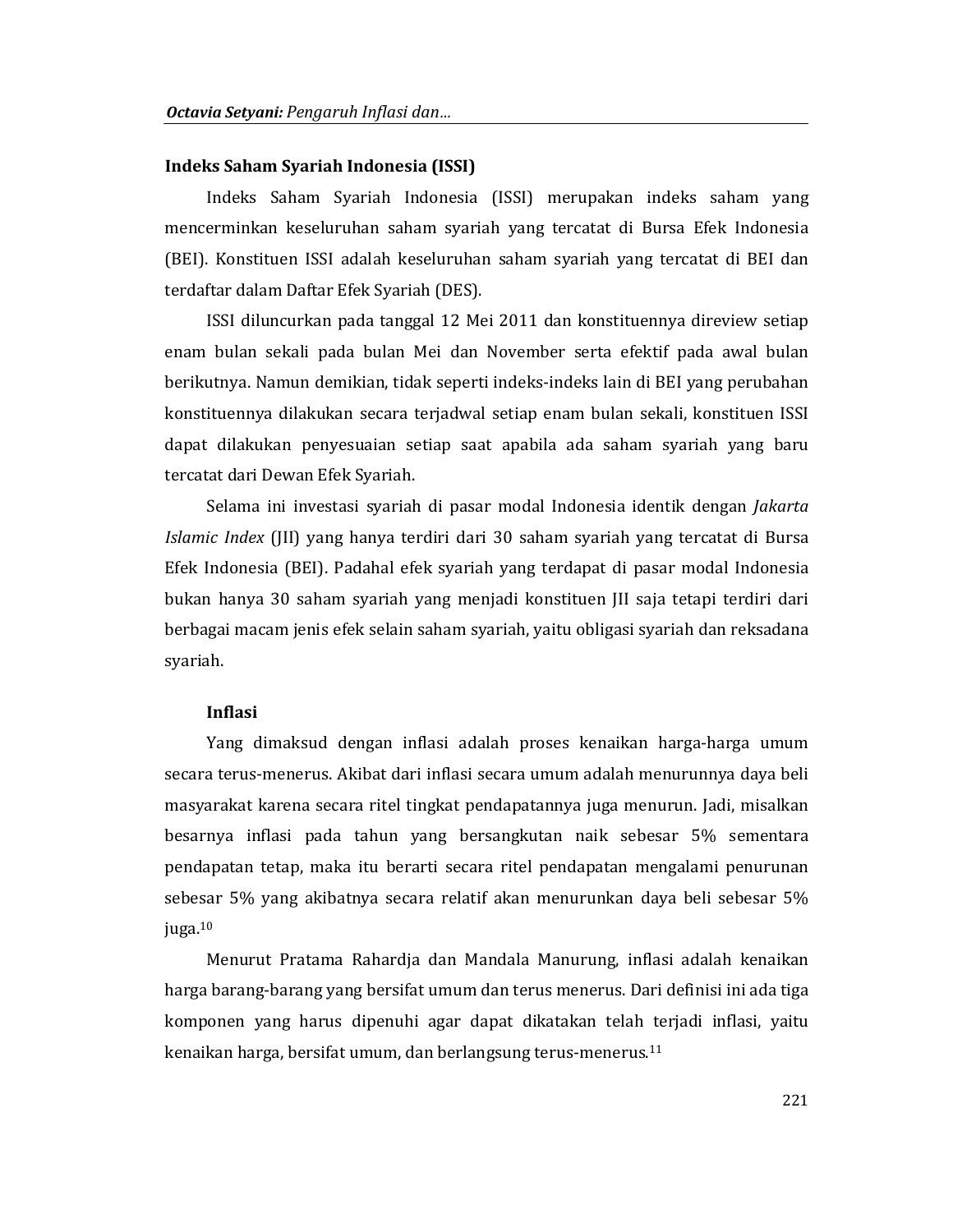Secara umum, inflasi rendah masih dapat diterima, bahkan dalam tingkat tertentu bisa mendorong perkembangan ekonomi. Misalnya Indonesia mengalami inflasi 3%. Dengan inflasi tersebut, berarti harga barang naik sekitar 3% juga. Keadaan tersebut mendorong produsen untuk meningkatkan kapasitas produksi mereka (sesuai hukum penawaran, apabila harga barang/jasa naik maka produsen akan menambah jumlah barang/ jasa yang ditawarkan). Dengan harga yang semakin tinggi, menjadikan pendapatan produsen meningkat. Selain itu peningkatan biaya produksi tidak secepat kenaikan harga. Dengan demikian, kenaikan harga produk berarti juga mendorong peningkatan laba produsen. Di sisi lain, inflasi yang rendah menyebabkan daya beli masyarakat menurun, tetapi tidak signifikan. Mungkin sebagian penduduk tidak merasakan kenaikan harga. Akibatnya mereka tidak mengurangi belanja/konsumsinya.

Sebaliknya, inflasi yang terlalu tinggi dapat mengurangi pertumbuhan ekonomi. Karena dari sisi permintaan menyebabkan daya beli masyarakat menurun drastis, sehingga berdampak pada berkurangnya konsumsi masyarakat. Turunnya permintaan akan direspon oleh produsen dengan mengurangi jumlah produksi. Pada akhirnya roda perekonomian ikut terpengaruh menjadi melambat dan PDB mengalami penurunan.<sup>12</sup>

### Nilai Tukar

Exchange rates (nilai tukar uang) atau yang dikenal dengan kurs mata uang adalah catatan (quotation) harga pasar dari mata uang asing (foreign currency) dalam harga mata uang domestik (domestic currency) atau resiprokalnya, yaitu harga mata uang domestik dalam mata uang asing. Nilai tukar uang merepresentasikan tingkat harga pertukaran dari satu mata uang ke mata uang lainnya dan digunakan dalam berbagai transaksi, antara lain transaksi perdagangan internasional, turisme, investasi internasional ataupun aliran uang jangka pendek antarnegara yang melewati batas-batas geografis ataupun batas-batas hukum. 13

Nilai tukar atau kurs (foreign exchange rate) dapat didefinisikan sebagai harga mata uang suatu negara relatif terhadap mata uang negara lain. Karena nilai tukar ini mencakup dua mata uang, maka titik keseimbangan ditentukan oleh sisi penawaran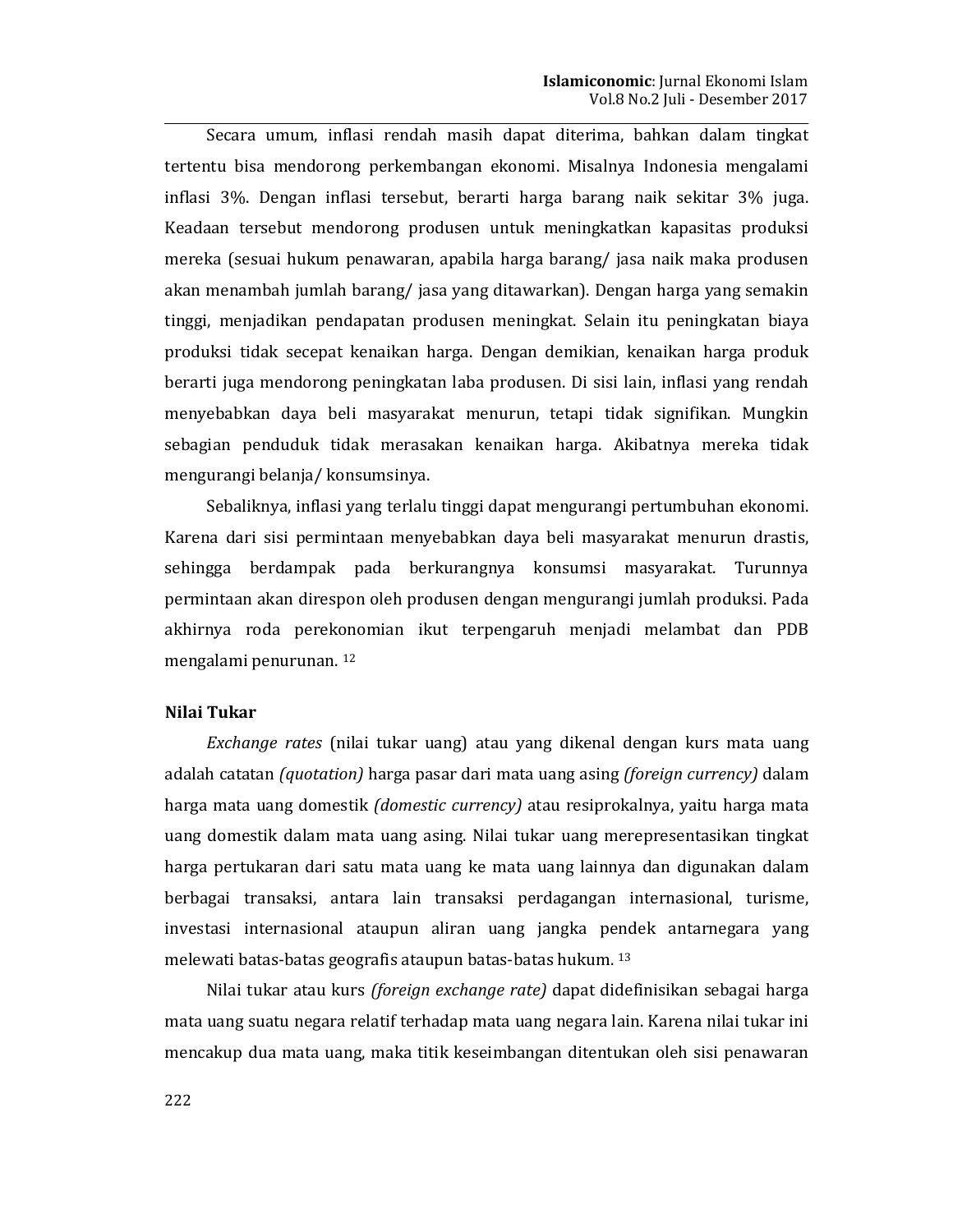dan permintaan dari kedua mata uang tersebut, atau dengan kata lain nilai tukar adalah sejumlah uang dari suatu mata uang tertentu yang dipertukarkan dengan satu unit mata uang negara lain. 14

Jika mata uang suatu negara nilainya meningkat, maka disebut mengalami apresiasi. Sedangkan jika terjadi sebaliknya, maka disebut mengalami depresiasi.<sup>15</sup>

### **Hipotesis Penelitian**

Hipotesis adalah jawaban atau dugaan sementara yang harus diuji lagi kebenarannya.<sup>16</sup> Hipotesis penelitian ini adalah:

- $H_0$ : Inflasi tidak berpengaruh terhadap ISSI
- $H_1$ : Inflasi berpengaruh terhadap ISSI
- $H_0$ : Nilai Tukar tidak berpengaruh terhadap ISSI
- $H_1$  : Nilai Tukar berpengaruh terhadap ISSI

### Tempat dan Waktu Penelitian

Penelitian ini dilakukan di Bursa Efek Indonesia (Indonesian Stock Exchange) yang beralamat di Jl. Jenderal Sudirman Kav. 52-53, Senayan, Kebayoran Baru, Jakarta Selatan 12190, Indonesia. Telp: 021-5150515. Fax: 021-5150330. Email: callcenter@idx.co.id. Website: www.idx.co.id.

Penelitian ini dilakukan pada Januari sampai Februari 2017 dengan tahun pengamatan dari Mei 2011 sampai Mei 2016 untuk memperoleh data-data yang menunjukkan gambaran tentang pengaruh inflasi dan nilai tukar terhadap Indeks Saham Syariah Indonesia (ISSI).

### **Jenis dan Sumber Data**

Jenis data yang digunakan dalam penelitian ini adalah data sekunder, yaitu data yang diperoleh dari sumber kedua atau sumber sekunder dari data yang dibutuhkan. Dengan kata lain, data penelitian ini diperoleh peneliti secara tidak langsung, melalui media perantara.<sup>17</sup> Sumber data yang digunakan dalam penelitian ini berasal dari website Bank Indonesia, Badan Pusat Statistik, dan Otoritas Jasa Keuangan.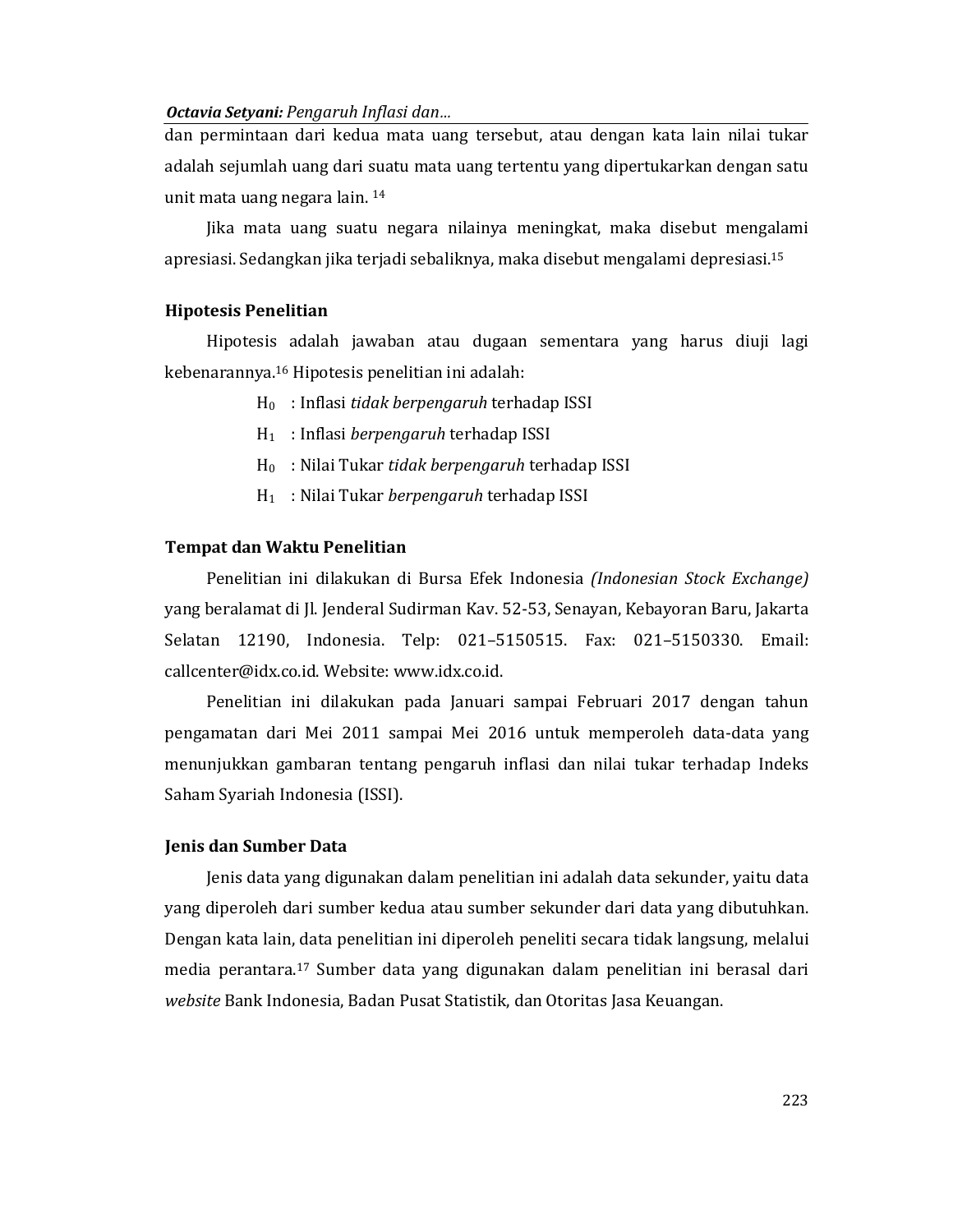### Populasi dan Sampel

Populasi yang digunakan dalam penelitian ini adalah pergerakan Indeks Saham Syariah Indonesia (ISSI), inflasi, dan nilai tukar selama periode Mei 2011 sampai Mei 2016. Adapun teknik pengambilan sampel yang digunakan dalam penelitian ini adalah nonprobability sampling. Yaitu dengan menggunakan sampling jenuh adalah teknik penentuan sampel bila semua anggota populasi dgunakan sebagai sampel.<sup>18</sup>

### **Teknik Analisis Data**

- 1. Statistik Deskriptif bertujuan untuk menguji hipotesis dari penelitian yang bersifat deskriptif. Statistik deskriptif juga berusaha untuk menggambarkan berbagai karakteristik data yang berasal dari suatu sampel.
- 2. Uji Asumsi Klasik
	- a. Uji Normalitas bertujuan untuk menguji apakah dalam model regresi, variabel pengganggu atau residual memiliki distribusi normal.<sup>19</sup> Model regresi yang baik adalah memiliki distribusi data normal atau mendekati normal. Distribusi normal akan membentuk satu garis lurus diagonal, dan *ploting* data akan dibandingkan dengan garis diagonal. Jika distribusi data adalah normal, maka garis yang menghubungkan data sesungguhnya akan mengikuti garis diagonalnya. Data akan bagus apabila bebas dari bias dan berdistribusi normal.
	- b. Uji Heteroskedastisitas bertujuan menguji apakah dalam model regresi terjadi ketidaksamaan variance dari residual satu pengamatan ke pengamatan yang lain. Jika variance dari residual satu pengamatan ke pengamatan yang lain tetap, maka disebut homoskedastisitas, dan jika berbeda disebut heteroskedastisitas. Model regresi yang baik adalah yang homoskedastisitas atau tidak terjadi heteroskedastisitas.<sup>20</sup>
	- c. Uji Autokorelasi bertujuan menguji apakah dalam model regresi linear ada korelasi antara kesalahan pengganggu pada periode t dengan kesalahan pengganggu pada periode t-1 (sebelumnya). Jika terjadi korelasi, maka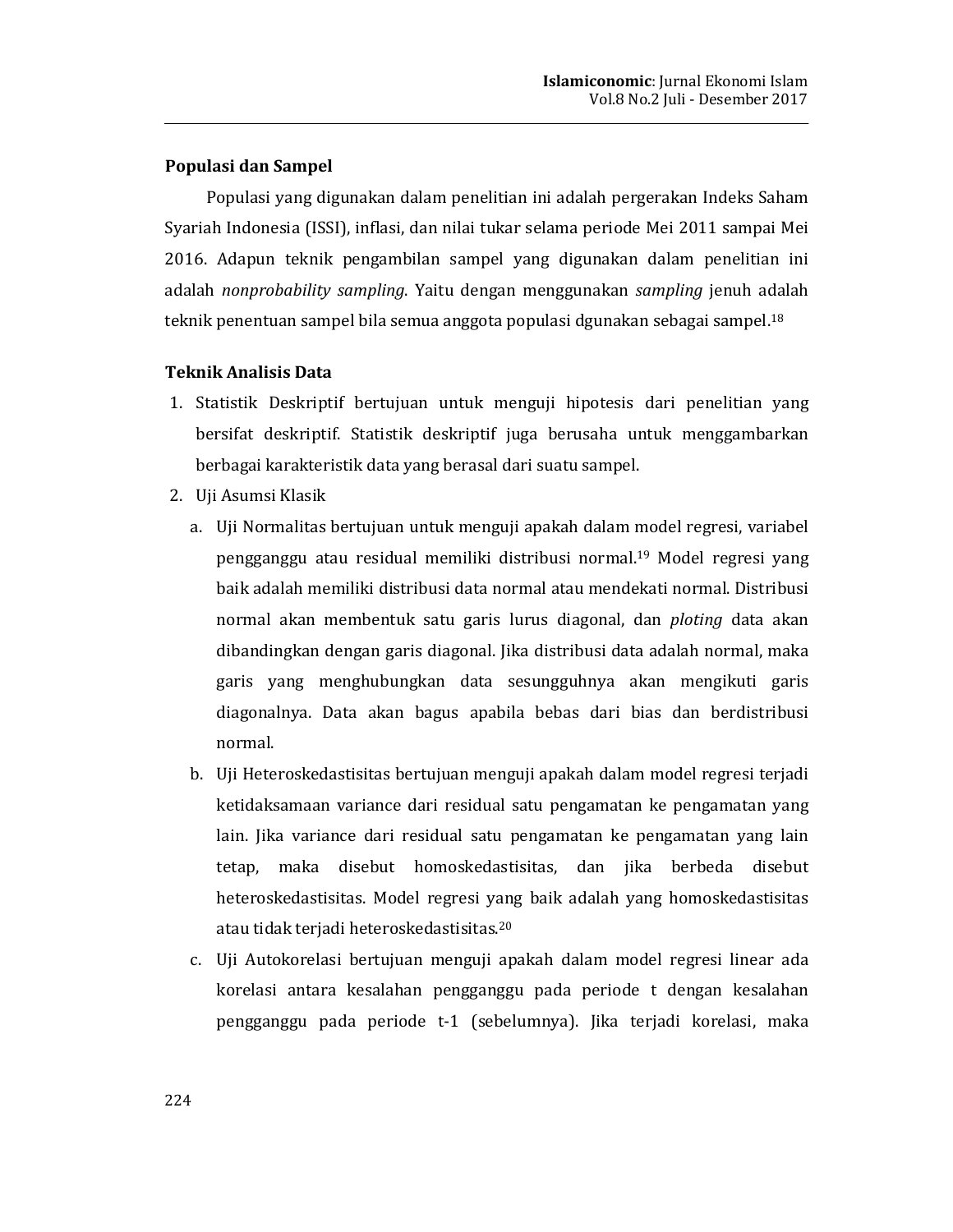dinamakan ada problem autokorelasi. Autokorelasi muncul karena observasi yang berurutan sepanjang waktu berkaitan satu sama lainnya.<sup>21</sup>

- d. Uji Multikolinearitas bertujuan untuk menguji apakah model regresi ditemukan adanya korelasi antar variabel bebas (independen). Model regresi yang baik seharusnya tidak terjadi korelasi diantara variabel independen.<sup>22</sup>
- 3. Analisis Regresi Berganda digunakan untuk memprediksikan seberapa jauh perubahan nilai variabel dependen, bila nilai variabel independen dimanipulasi/ dirubah-rubah atau dinaik-turunkan.<sup>23</sup> Analisis regresi berganda digunakan untuk menguji pengaruh inflasi, dan nilai tukar terhadap Indeks Saham Syariah Indonesia. Seberapa besar variabel independen mempengaruhi variabel dependen dihitung dengan menggunakan persamaan garis regresi berganda berikut:

## $Y = a + b_1X_1 + b_2X_2 + e$

Keterangan:

- Y = Indeks Saham Syariah Indonesia (ISSI)
- = Konstanta a
- = Koefisien Garis Regresi  $\mathbf b$
- $X_1$  $=$  Inflasi
- $X_2$ = Nilai Tukar
- $\mathbf{e}$  $= Error$
- 4. Uji Hipotesis
	- a. Uji Parsial (Uji t) pada dasarnya menunjukkan seberapa jauh pengaruh satu variabel independen terhadap variabel dependen dengan menganggap variabel independen lainnya konstan. Untuk mengetahui nilai t statistik tabel ditentukan tingkat signifikansi 5% dengan derajat kebebasan, yaitu d $f = (n-k-1)$ 1), dimana  $n =$  jumlah observasi, dan  $k =$  jumlah variabel.
	- b. Uji Simultan (Uji F) pada dasarnya menunjukkan apakah semua variabel independen yang dimasukkan dalam model mempunyai pengaruh secara bersama-sama atau simultan terhadap variabel dependen.<sup>24</sup> Uji ini digunakan untuk menguji kelayakan model *goodness of fit*. Tingkat signifikansi yang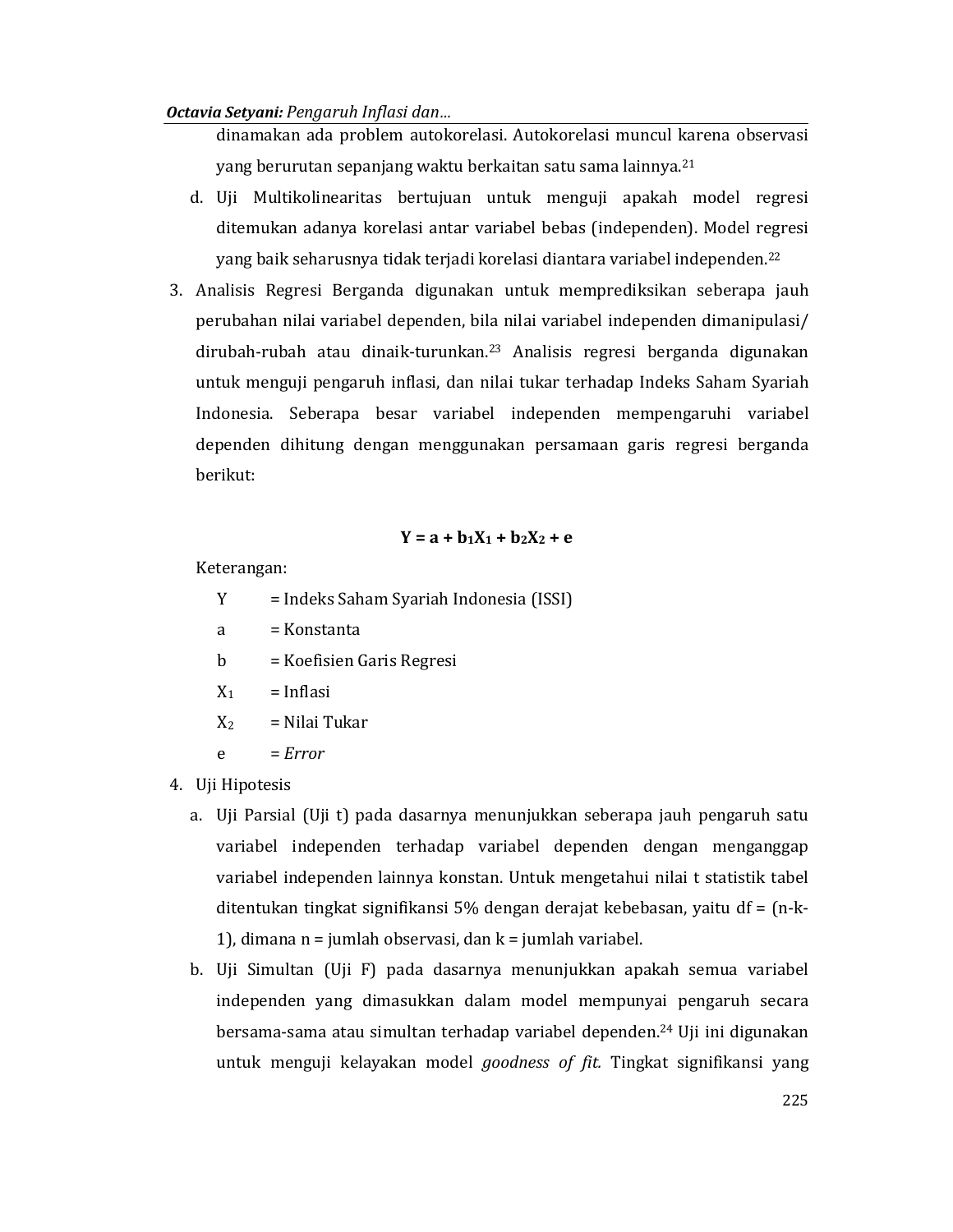digunakan sebesar 5% dengan dengan  $V_1$  (Numerator) = jumlah variabel - 1 dan  $V_2$  (Denumerator) = jumlah sampel – jumlah variabel.<sup>25</sup>

- c. Koefisien Korelasi menunjukkan kemampuan hubungan antara variabel independen dengan variabel dependen. Angka koefisien korelasi yang dihasilkan dalam uji ini berguna untuk menunjukkan kuat lemahnya hubungan antara variabel independen dengan variabel dependen.
- d. Koefisien Determinasi digunakan untuk mengukur seberapa jauh kemampuan model dalam menerangkan variabel dependen.<sup>26</sup> Nilai koefisien determinasi adalah antara 0 sampai 1. Nilai R<sup>2</sup> yang kecil berarti kemampuan variabelvariabel independen dalam menerangkan variabel dependen sangat terbatas. Nilai yang mendekati 1 berarti variabel independen memberikan hampir semua informasi yang dibutuhkan untuk memprediksi variasi variabel dependen.

| <b>Descriptive Statistics</b> |     |             |             |                               |                   |  |  |
|-------------------------------|-----|-------------|-------------|-------------------------------|-------------------|--|--|
|                               | N   | Minimu<br>m | Maximu<br>m | Mean                          | Std.<br>Deviation |  |  |
| <b>INFLASI</b>                | 60  | .0333       | .0879       | .056784                       | .0160135          |  |  |
| <b>KURS</b>                   | 60l |             |             | 8532.00 14396.10 11120.7190   | 1808.87031        |  |  |
| <b>ISSI</b>                   |     |             |             | 60 1512915 3068467 2527652.34 | 408655.883        |  |  |
| Valid N<br>(listwise)         | 60  |             |             |                               |                   |  |  |

## **Analisis Deskriptif**

# Tabel 3 **Statistik Deskriptif**

Berdasarkan data diatas, terlihat bahwa variabel inflasi yang menjadi sampel berkisar antara 0,0333 sampai dengan 0,0879 dengan rata-rata sebesar 0,056784. Standar deviasi variabel inflasi yaitu 0,0160135. Variabel nilai tukar berkisar antara Rp. 8.532,00 sampai dengan Rp. 14.396,10 dengan rata-rata sebesar Rp. 11.120,7190. Standar deviasi variabel nilai tukar sebesar Rp. 1.808,87031. Variabel ISSI berkisar antara Rp. 1.512.915 sampai dengan Rp. 3.068.467 dengan rata-rata sebesar Rp. 2.527.652,34. Standar deviasi variabel ISSI sebesar Rp. 408.655,883.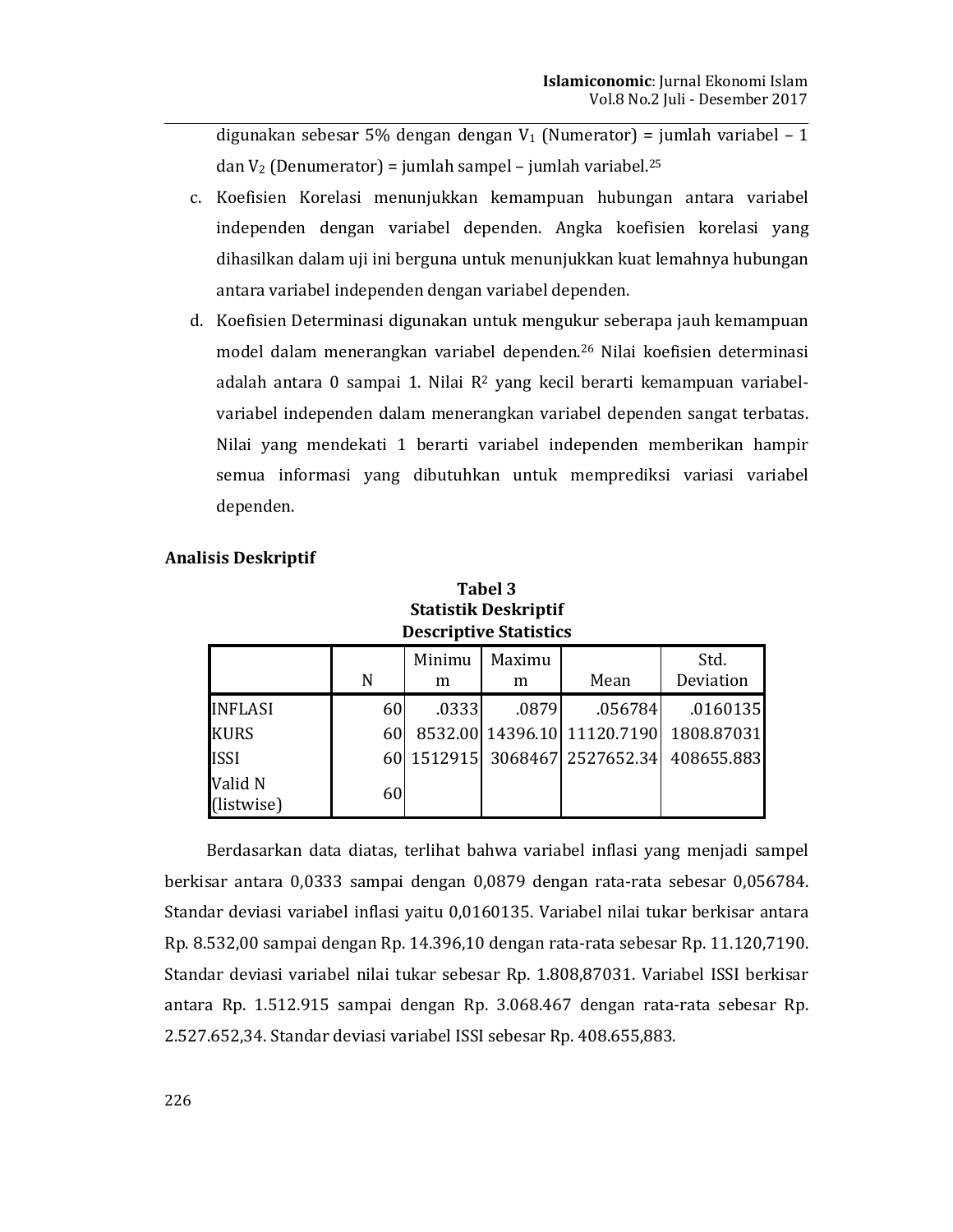Uji Asumsi Klasik

**Uji Normalitas** 

### Gambar 2 **Uji Normalitas**

Normal P-P Plot of Regression Standardized Residual



Dari Grafik P-P Plot diatas terlihat bahwa sebaran data dalam penelitian ini memiliki penyebaran dan distribusi yang normal, karena data memusat pada garis diagonal P-P Plot. Maka dapat dikatakan bahwa data penelitian ini memiliki penyebaran dan terdistribusi normal. Untuk menegaskan hasil uji normalitas diatas maka peneliti melakukan uji Kolmogorov-Smirnov dengan hasil sebagai berikut:

| <b>One-Sample Kolmogorov-Smirnov Test</b> |                      |                             |  |  |  |
|-------------------------------------------|----------------------|-----------------------------|--|--|--|
|                                           |                      | Unstandardi<br>zed Residual |  |  |  |
| ΙN                                        |                      | 61                          |  |  |  |
| Normal Parameters <sup>a</sup>            | Mean                 | .0000000                    |  |  |  |
|                                           | Std. Deviation       | .12493803                   |  |  |  |
| <b>Most Extreme</b>                       | Absolute             | .082                        |  |  |  |
| <b>Differences</b>                        | Positive             | .043                        |  |  |  |
|                                           | <b>Negative</b>      | $-0.082$                    |  |  |  |
|                                           | Kolmogorov-Smirnov Z |                             |  |  |  |
| Asymp. Sig. (2-tailed)                    |                      | .811                        |  |  |  |

Tabel 4 **One Sampel Kolmogorov-Smirnov Test** 

a. Test distribution is Normal.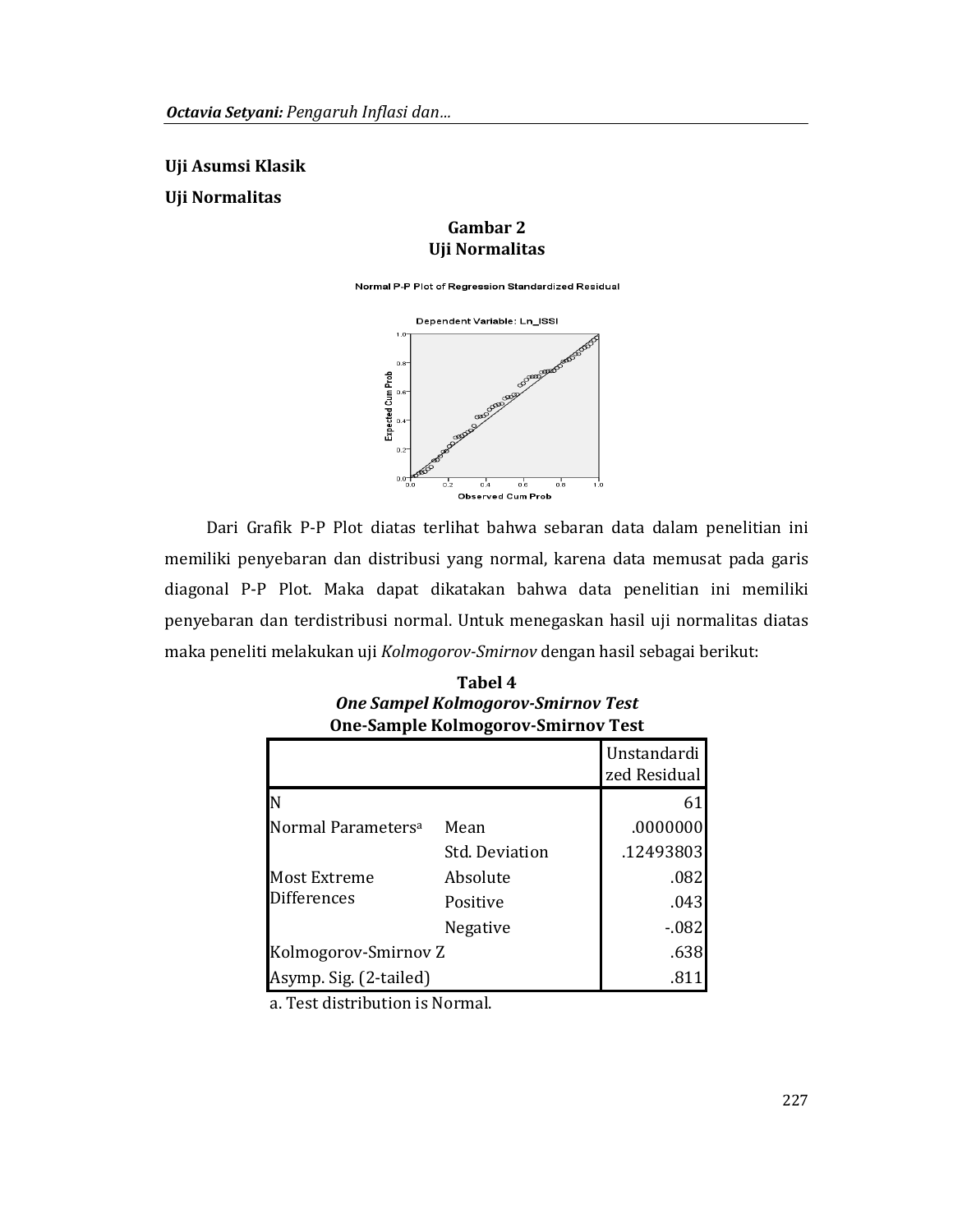Berdasarkan tabel 4 diatas, hasil Kolmogorov-Smirnov menunjukkan nilai Asymp. Sig memiliki nilai lebih besar dari 0,05. Hal ini menunjukkan bahwa data pada penelitian ini terdistribusi normal dan model regresi tersebut layak dipakai untuk memprediksi variabel dependen yaitu ISSI berdasarkan masukan variabel independen yaitu inflasi dan nilai tukar.

### Uji Heteroskedastisitas



Dari gambar diatas (scatter plot) terlihat tidak ada pola yang jelas serta titiktitik menyebar diatas dan dibawah angka 0 pada sumbu Y, maka dapat disimpulkan tidak terjadi heteroskedastisitas.

### Uji Autokorelasi

Tabel 5 Uji Autokorelasi **Model Summaryb** 

| Model |       | R Square | Square | Adjusted R   Std. Error of<br>the Estimate | Durbin-<br>Watson |
|-------|-------|----------|--------|--------------------------------------------|-------------------|
|       | .252a | .064     | .031   | .0441727                                   | 1.860             |

a. Predictors: (Constant), Ln\_KURS,

Ln\_INFLASI

b. Dependent Variable: Ln\_ISSI

Berdasarkan hasil uji autokorelasi, nilai DW hitung sebesar 1,860. Diperoleh nilai dalam tabel DW untuk "k=2" dan "N=60" adalah nilai dl (batas bawah) sebesar 1,5144 dan nilai du (batas atas) sebesar 1,6518. Berdasarkan pedoman uji statistik Durbin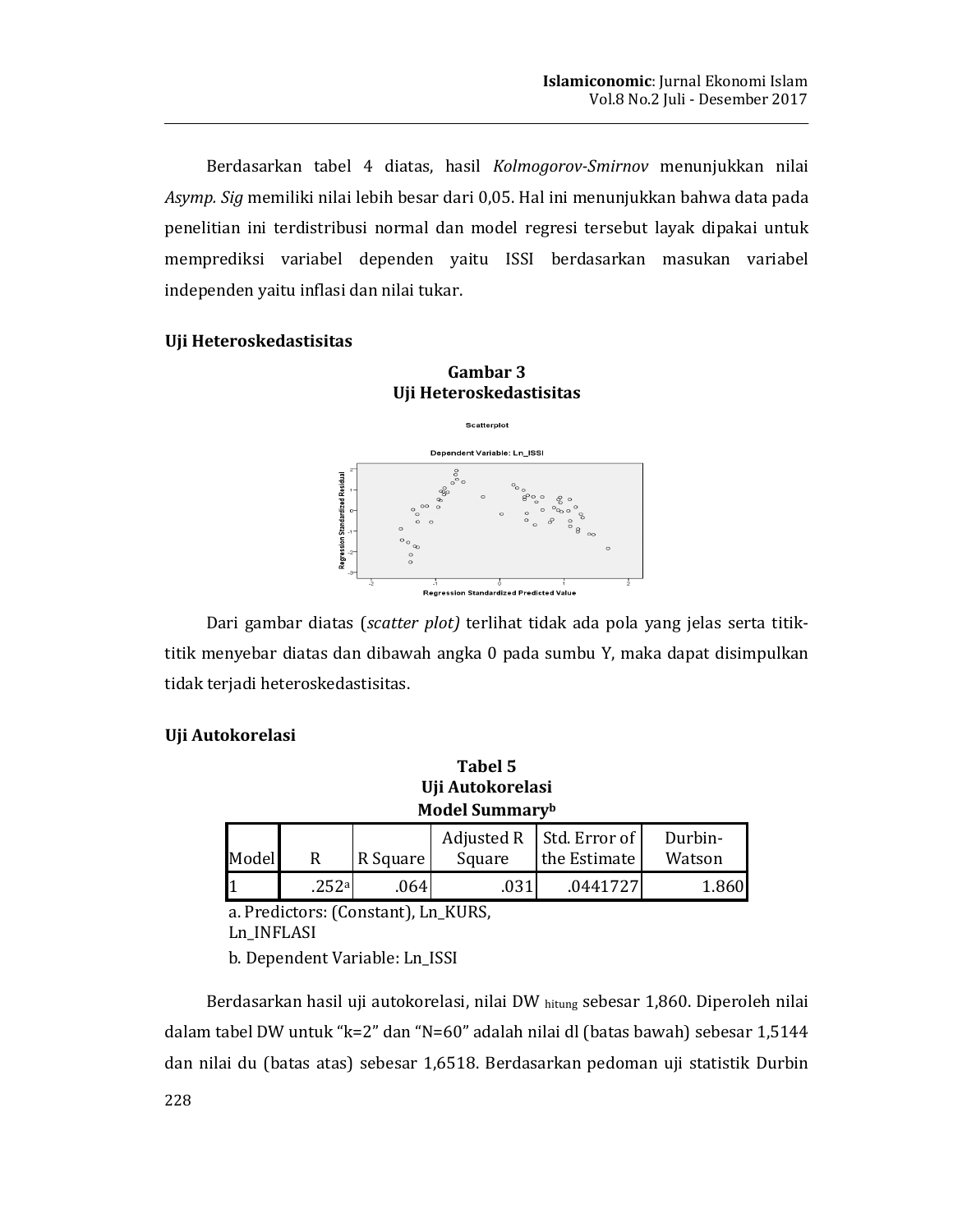Watson, maka dapat dilihat bahwa nilai DW hitung terletak diantara (du < d < 4-du), yaitu sebesar  $1,6518 < 1,860 < 2,3482$ . Maka dapat disimpulkan bahwa data yang digunakan tidak ada autokorelasi.

## Uji Multikolinearitas

|       | UII MUILIKOIINEAFILAS<br>Coefficients <sup>a</sup> |                                |               |                              |                                   |       |  |  |  |  |
|-------|----------------------------------------------------|--------------------------------|---------------|------------------------------|-----------------------------------|-------|--|--|--|--|
| Model |                                                    | Unstandardized<br>Coefficients |               | Standardized<br>Coefficients | Collinearity<br><b>Statistics</b> |       |  |  |  |  |
|       |                                                    | B                              | Std.<br>Error | <b>Beta</b>                  | Toleranc<br>e                     | VIF   |  |  |  |  |
|       | (Constant                                          | 1.832                          | .236          |                              |                                   |       |  |  |  |  |
|       | Ln INFLA<br><b>SI</b>                              | $-0.049$                       | .045          | $-142$                       | .986                              | 1.014 |  |  |  |  |
|       | Ln KURS                                            | $-362$                         | .243          | $-193$                       | .986                              | 1.014 |  |  |  |  |

| Tabel 6                     |
|-----------------------------|
| Uji Multikolinearitas       |
| $\mathcal{C}_{\mathcal{A}}$ |

a. Dependent Variable: Ln\_ISSI

Berdasarkan tabel 4.5 diatas dapat terlihat bahwa nilai VIF semua variabel independen kurang dari 10 dan nilai Tolerance semua variabel independen lebih dari 0,10. Nilai VIF untuk variabel inflasi sebesar 1,014 dengan nilai Tolerance sebesar 0,986. Nilai VIF untuk variabel nilai tukar sebesar 1,014 dengan nilai Tolerance sebesar 0,986.

Dengan demikian dapat disimpulkan model persamaan regresi tidak terdapat multikolinearitas atau dapat dikatakan bebas dari multikolinearitas dan data dapat digunakan untuk penelitian.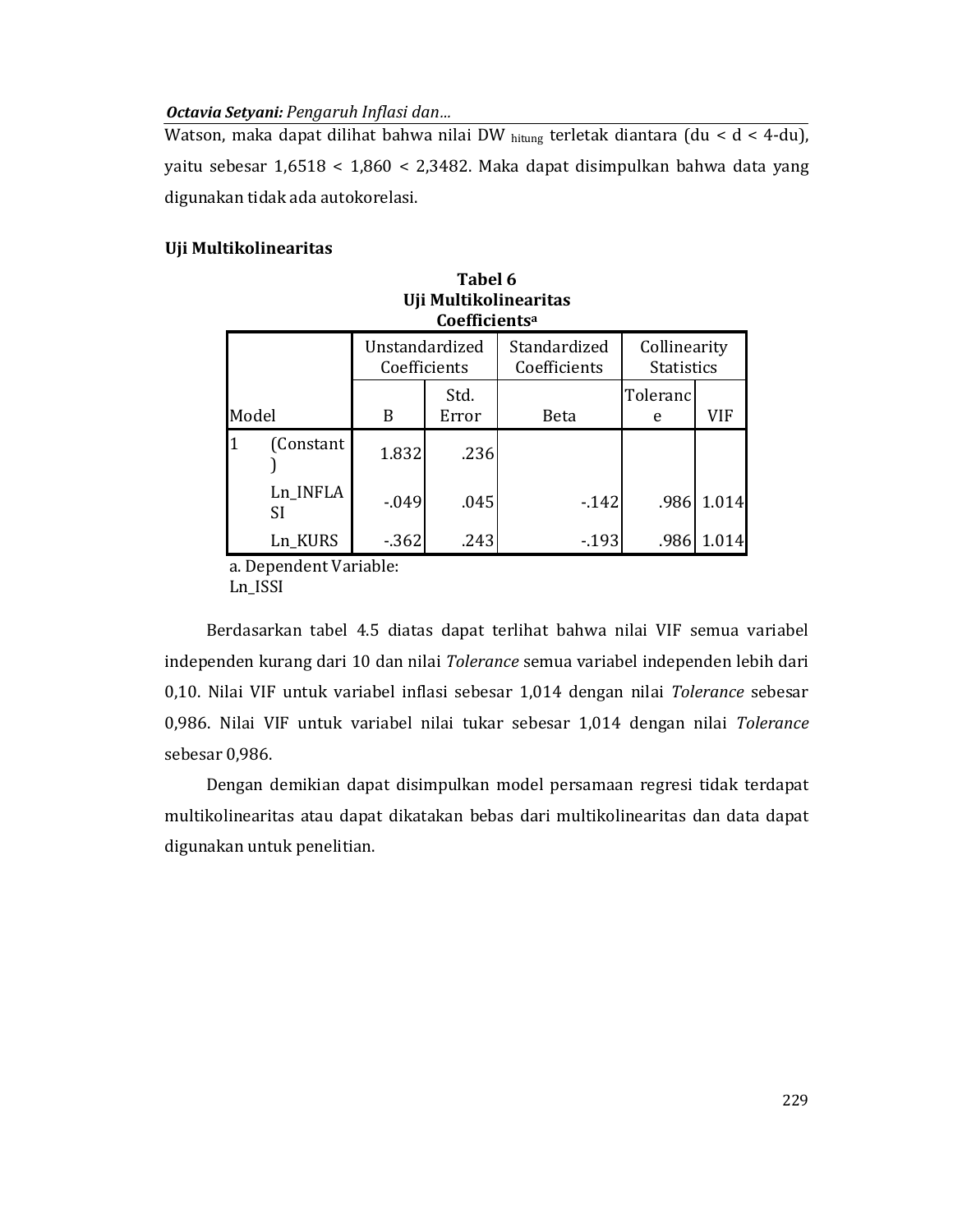| Persamaan Regresi<br>Coefficients <sup>a</sup> |                 |                                |               |                              |          |      |  |  |
|------------------------------------------------|-----------------|--------------------------------|---------------|------------------------------|----------|------|--|--|
|                                                |                 | Unstandardized<br>Coefficients |               | Standardized<br>Coefficients |          |      |  |  |
| Model                                          |                 | B                              | Std.<br>Error | Beta                         | t        | Sig. |  |  |
|                                                | (Constant)      | 1.832                          | .236          |                              | 7.754    | .000 |  |  |
|                                                | Ln_INFLA<br>SI. | $-0.049$                       | .045          | $-142$                       | $-1.097$ | .277 |  |  |
|                                                | Ln KURS         | $-362$                         | .243          | $-193$                       | $-1.493$ | .141 |  |  |

**Tabel 7** 

## Analisis Regresi Linier Berganda

a. Dependent Variable: Ln\_ISSI

Dari tabel diperoleh hasil regresi linier berganda yaitu sebagai berikut:

 $Y = 1,832 - 0,049$   $X_1 - 0,362$   $X_2 + e$ 

Berdasarkan fungsi persamaan regresi linear berganda diatas maka dapat dijelaskan sebagai berikut:

- a. Konstanta (nilai mutlak Y) apabila inflasi dan nilai tukar sama dengan nol, maka Indeks Saham Syariah sebesar 1,832.
- b. Koefisien regresi X<sub>1</sub> (Inflasi) sebesar -0,049 artinya apabila inflasi naik sebesar satu satuan kali akan menyebabkan penurunan Indeks Saham Syariah Indonesia atau berpengaruh negatif sebesar 0,049; bila variabel lain konstan.
- c. Koefisien regresi X<sub>2</sub> (Nilai Tukar) sebesar -0,362 artinya apabila nilai tukar naik sebesar satu satuan kali akan menyebabkan penurunan Indeks Saham Syariah Indonesia atau berpengaruh negatif sebesar 0,362; bila variabel lain konstan.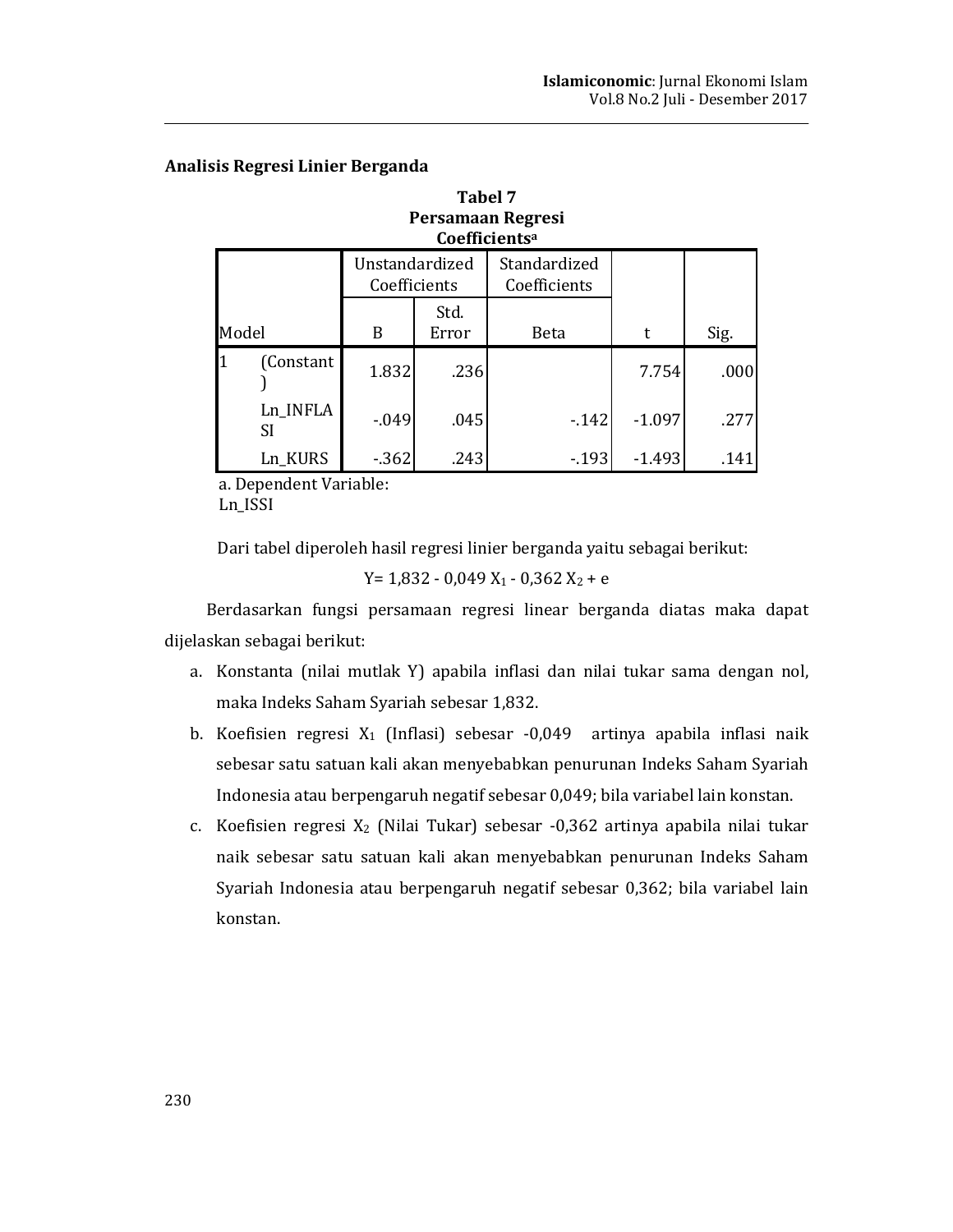## Uji F (Simultan)

|       | <b>Tabel 8</b><br>Uji F (Simultan)<br><b>ANOVA</b> b |                                           |    |      |       |       |  |  |  |  |
|-------|------------------------------------------------------|-------------------------------------------|----|------|-------|-------|--|--|--|--|
| Model |                                                      | Sum of<br>Mean<br>df<br>Square<br>Squares |    | F    | Sig.  |       |  |  |  |  |
|       | Regression                                           | .008                                      |    | .004 | 1.934 | .154a |  |  |  |  |
|       | Residual                                             | .111                                      | 57 | .002 |       |       |  |  |  |  |
|       | Total                                                | .119                                      | 59 |      |       |       |  |  |  |  |

a. Predictors: (Constant), Ln\_KURS, Ln\_INFLASI

b. Dependent Variable: Ln\_ISSI

Dari perhitungan diatas dapat dilihat bahwa nilai F hitung lebih kecil dari F tabel (1,934 < 3,16) maka Ho diterima. Dan dapat dilihat bahwa nilai signifikansi lebih besar dari  $0.05$  (0.154 > 0.05) maka Ho diterima. Artinya secara simultan variabel inflasi dan nilai tukar tidak berpengaruh signifikan terhadap Indeks Saham Syariah Indonesia.

**Tabel 9** 

## Uji t (Parsial)

|       | Uji t (Parsial)<br>Coefficients <sup>a</sup> |                                |               |                              |          |      |  |  |  |
|-------|----------------------------------------------|--------------------------------|---------------|------------------------------|----------|------|--|--|--|
| Model |                                              | Unstandardized<br>Coefficients |               | Standardized<br>Coefficients |          |      |  |  |  |
|       |                                              | B                              | Std.<br>Error | Beta                         | t        | Sig. |  |  |  |
|       | (Constant                                    | 1.832                          | .236          |                              | 7.754    | .000 |  |  |  |
|       | Ln_INFLA<br>SI                               | $-0.049$                       | .045          | $-142$                       | $-1.097$ | .277 |  |  |  |
|       | Ln_KURS                                      | $-362$                         | .243          | $-193$                       | $-1.493$ | .141 |  |  |  |

a. Dependent Variable: Ln\_ISSI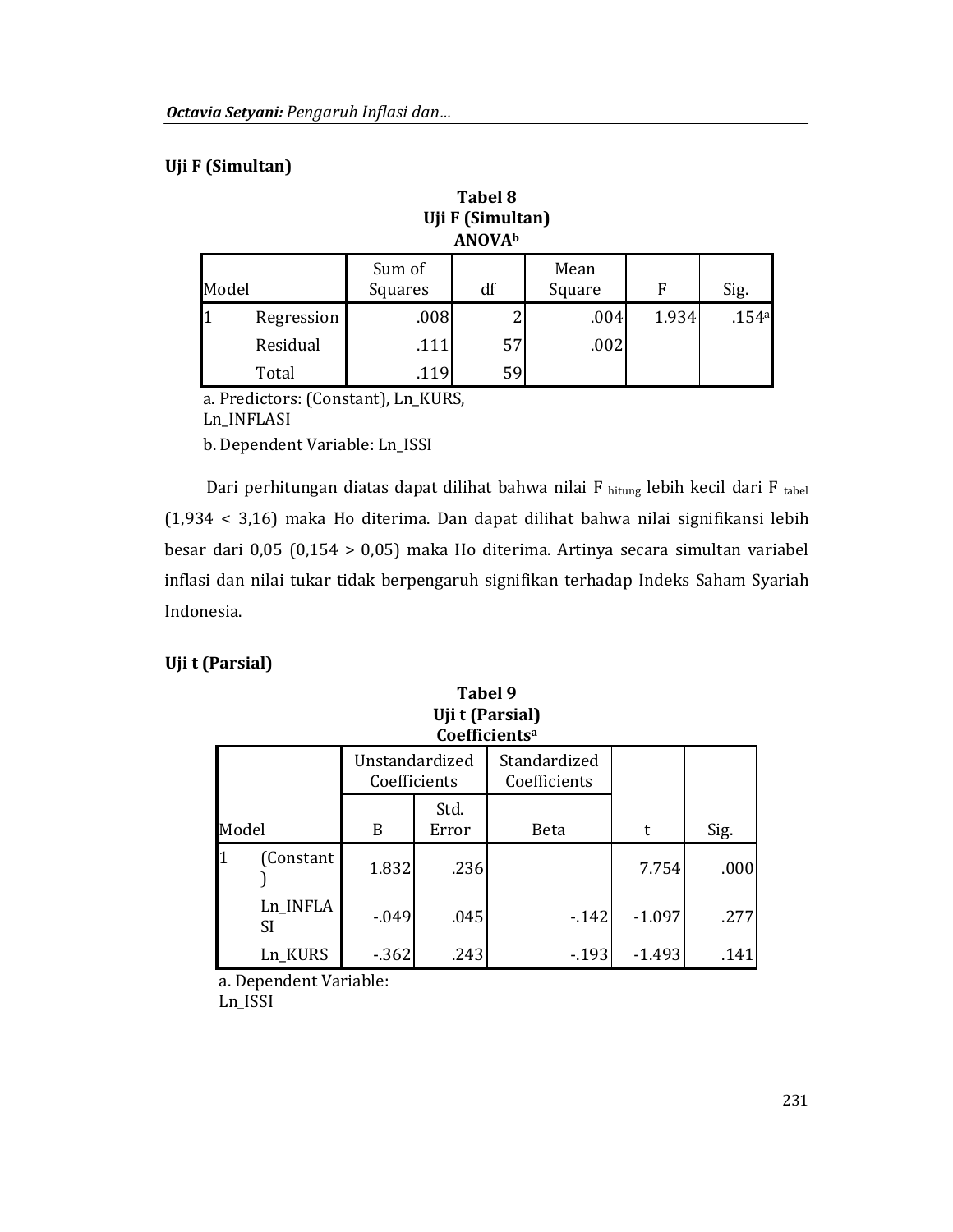Dari perhitungan diatas dapat dilihat bahwa nilai t hitung variabel inflasi lebih kecil dari t tabel (-1,097 < 2,002) maka Ho diterima. Dan nilai t hitung variabel nilai tukar lebih kecil dari t tabel (-1,493 < 2,002) maka Ho diterima.

Sedangkan nilai signifikansi variabel inflasi lebih besar dari 0,05  $(0,277 > 0,05)$ maka Ho diterima. Dan nilai signifikansi variabel nilai tukar lebih besar dari 0,05  $(0,141 > 0,05)$  maka Ho diterima.

Dengan demikian dapat disimpulkan bahwa secara parsial variabel inflasi tidak berpengaruh signifikan terhadap Indeks Saham Syariah Indonesia, dan secara parsial variabel nilai tukar tidak berpengaruh signifikan terhadap Indeks Saham Syariah Indonesia.

### **Koefisien Korelasi**

Tabel 10 **Koefisien Korelasi** Model Summaryb

|       |       |          |        | Adjusted R $\vert$ Std. Error of $\vert$ | Durbin- |
|-------|-------|----------|--------|------------------------------------------|---------|
| Model |       | R Square | Square | the Estimate                             | Watson  |
|       | .252a | 064      | .031   | .0441727                                 | 1.860   |

a. Predictors: (Constant), Ln\_KURS, Ln\_INFLASI

b. Dependent Variable: Ln\_ISSI

Berdasarkan tabel diatas, diperoleh koefisien korelasi sebesar 0,252 terletak pada interval koefisien 0,20 - 0,399 yang berarti tingkat hubungan antara inflasi dan nilai tukar dengan Indeks Saham Syariah Indonesia adalah rendah.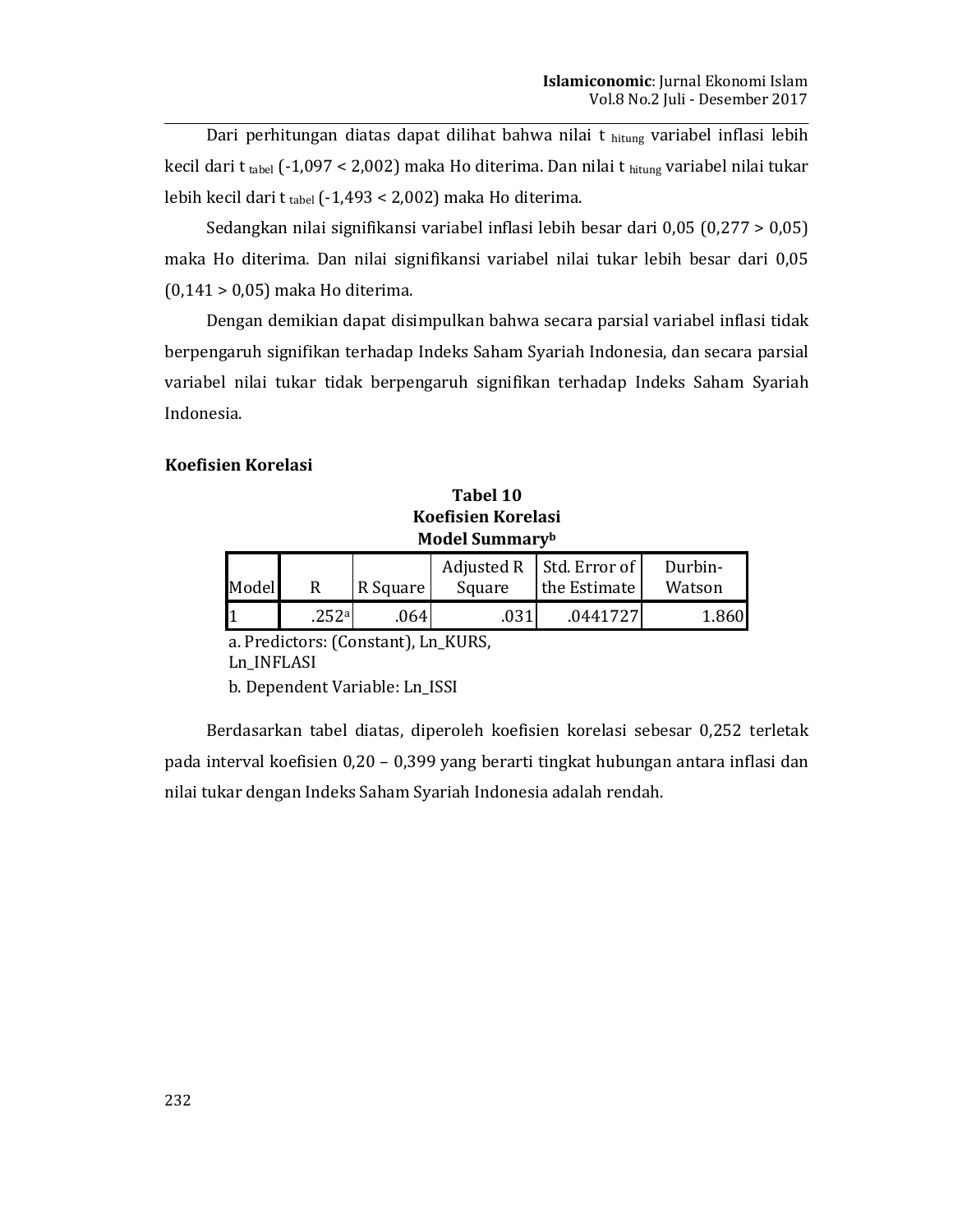### Koefisien Determinasi

Koefisien determinasi pada intinya mengukur seberapa jauh kemampuan model dalam menerangkan variasi variabel dependen. Nilai  $R<sup>2</sup>$  terletak antara 0 sampai dengan 1 ( $0 \le R^2 \le 1$ ). Tujuan menghitung koefisien determinasi adalah untuk mengetahui pengaruh variabel independen terhadap variabel dependen. Jika dalam proses mendapatkan nilai  $R^2$  yang tinggi adalah baik, tetapi jika nilai  $R^2$  rendah tidak berarti model regresi tidak baik. Nilai R<sup>2</sup> pada penelitian ini dapat dilihat pada tabel sebagai berikut:

Tabel 11 **Koefisien Determinasi Model Summaryb** 

|       |       |          |        | Adjusted R   Std. Error of | Durbin- |
|-------|-------|----------|--------|----------------------------|---------|
| Model |       | R Square | Square | the Estimate               | Watson  |
|       | .252a | .0641    | .031   | .0441727                   | 1.860   |

a. Predictors: (Constant), Ln KURS,

Ln\_INFLASI

b. Dependent Variable: Ln ISSI

Nilai koefisien determinasi  $(R^2)$  sebesar 0,064. Hal ini berarti variabel inflasi dan nilai tukar dapat menjelaskan pengaruhnya terhadap Indeks Saham Syariah Indonesia yaitu sebesar 6,4%. Sedangkan sisanya yaitu sebesar 100% - 6,4% = 93,6% dijelaskan oleh faktor-faktor lainnya. Seperti beberapa variabel makroekonomi dan moneter lainnya, yaitu jumlah uang beredar, ekspor, impor, dan faktor internal lainnya seperti konsisi ekonomi nasional, kondisi politik, keamanan, dan kebijakan pemerintah.

### Kesimpulan

- 1. Hasil analisis data menunjukkan bahwa variabel inflasi  $(X_1)$  secara parsial tidak berpengaruh signifikan terhadap Indeks Saham Syariah Indonesia. Hal ini dapat dilihat dari nilai t hitung lebih kecil dari t tabel, yaitu  $(-1,097 < 2,002)$  serta nilai signifikansi lebih besar dari 0,05, yaitu  $(0,277 > 0,05)$ .
- 2. Hasil analisis data menunjukkan bahwa variabel nilai tukar (X<sub>2</sub>) secara parsial tidak berpengaruh signifikan terhadap Indeks Saham Syariah Indonesia. Hal ini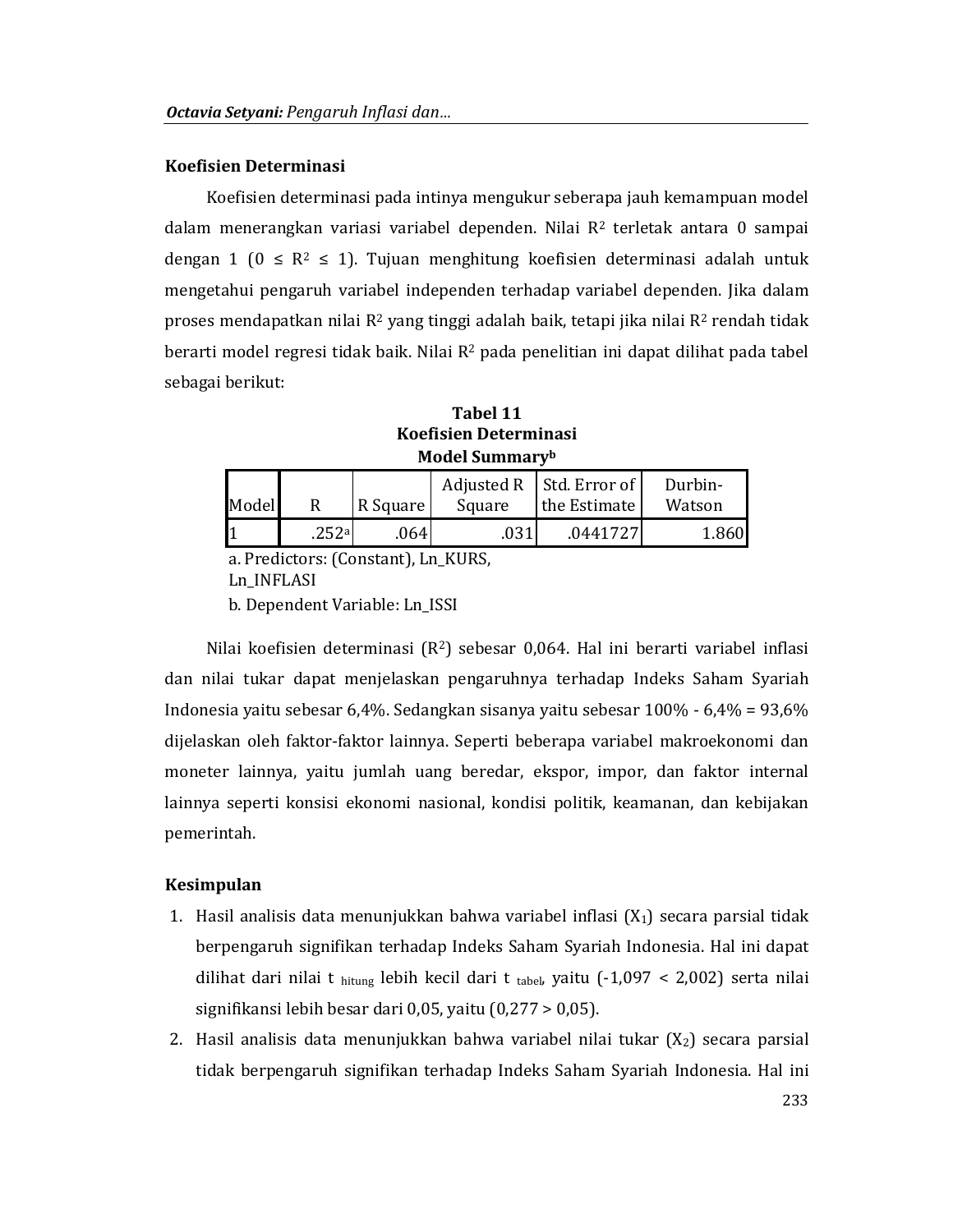dapat dilihat dari nilai t hitung lebih kecil dari t tabel, yaitu  $(-1,493 < 2,002)$  serta nilai signifikansi lebih besar dari 0,05, yaitu  $(0,141 > 0,05)$ .

3. Hasil analisis data menunjukkan bahwa variabel inflasi  $(X_1)$  dan nilai tukar  $(X_2)$ secara simultan tidak berpengaruh signifikan terhadap Indeks Saham Syariah Indonesia. Hal ini dapat dilihat dari nilai F  $_{\text{hitung}}$  lebih kecil dari F tabel, yaitu (1,934  $\leq$  3,16) serta nilai signifikansi lebih besar dari 0,05, yaitu (0,154 > 0,05).

### **Saran**

- 1. Bagi pemerintah diharapkan lebih memperhatikan kebijakan mengenai inflasi dan nilai tukar, karena jika kedua variabel tersebut tidak stabil atau selalu berfluktuasi akan memberikan efek buruk bagi investasi di pasar modal Indonesia tidak terkecuali pada Indeks Saham Syariah Indonesia.
- 2. Bagi praktisi lembaga keuangan dan pihak-pihak lain yang berkepentingan agar lebih mensosialisasikan Indeks Saham Syariah Indonesia, hal ini dimaksudkan untuk memudahkan dan memberikan pilihan lain kepada masyarakat yang ingin menginvestasikan uangnya pada indeks syariah agar tidak salah tempat.
- 3. Bagi penelitian selanjutnya diharapkan dapat melanjutkan dan memperpanjang periode waktu penelitian serta dapat menggunakan lebih banyak lagi variabelvariabel yang mungkin dapat mempengaruhi Indeks Saham Syariah Indonesia. Sehingga dapat memberikan hasil penelitian yang lebih akurat dan lebih baik.

### Daftar Pustaka

- Arif, M. Nur. Lembaga Keuangan Syariah: Suatu Kajian Teoretis Praktis. Bandung: Pustaka Setia. 2012.
- Boediono. Seri Sinopsis Pengantar Ilmu Ekonomi No. 2 Ekonomi Makro Edisi Keempat. Yogyakarta: BPFE. 2014.
- Darmadji, Tjipto. Pasar Modal di Indonesia. Jakarta: Salemba Empat. 2000.
- Departemen Agama RI. Al Qur'an Tajwid dan Terjemahnya. Bandung: PT Syaamil Cipta Media. 2006
- Ekananda, Mahyus. Ekonomi Internasional. Jakarta: Erlangga. 2014.
- Ghozali, Imam. Aplikasi Analisis Multivariate dengan Program IBM SPSS 23. Semarang: Badan Penerbit Universitas Diponegoro. 2016.
- Huda, Nurul dan Mustafa Edwin N. Investasi pada Pasar Modal Syariah. Jakarta: Kencana. 2008.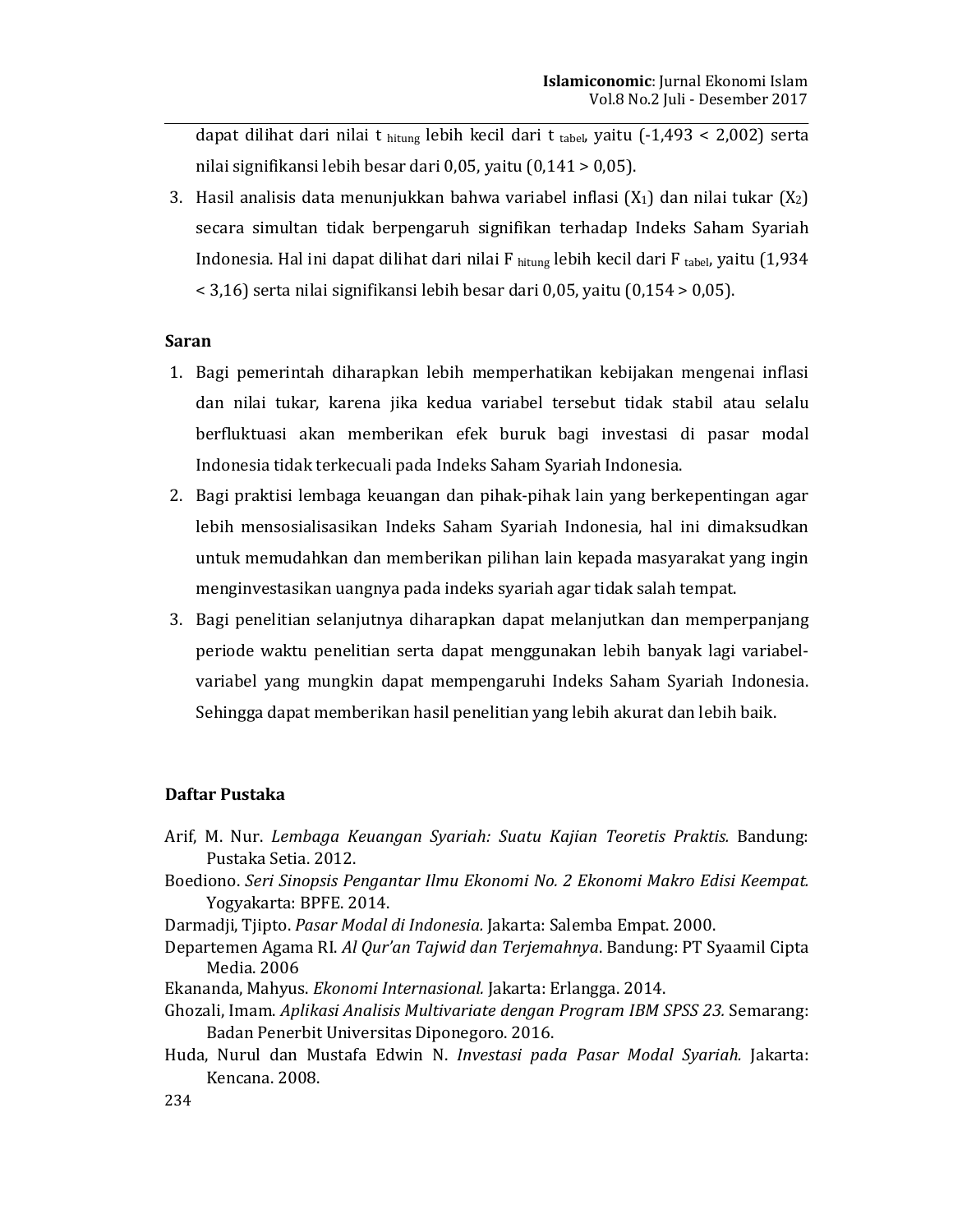- Ibrahim, Zaini. Pengantar Ekonomi Makro Edisi Revisi . Serang: LP2M IAIN Sultan Maulana Hasanuddin Banten. 2013.
- Karim, Adiwarman. Ekonomi Islam: Suatu Kajian Ekonomi Makro. Jakarta: IIIT Indonesia. 2002.
- Kasmir. Bank dan Lembaga Keuangan Lainnya. Jakarta: Rajawali Pers. 2013.
- Krugman, Paul. R. Ekonomi Internasional: Teori dan Kebijakan Edisi Kedua. Jakarta: Raja Grafindo Persada. 2005.
- Kuncoro, Mudrajat. Metode Riset untuk Bisnis dan Ekonomi. Jakarta: Erlangga. 2009.
- Manan, Abdul. Aspek Hukum dalam Penyelenggaraan Investasi di Pasar Modal Syariah Indonesia. Jakarta: Kencana. 2009.
- Mankiw, N. Gregory. Makroekonomi. Jakarta: Erlangga. 2006.
- Mankiw, N. Gregory. Pengantar Ekonomi Makro Edisi Asia. Jakarta: Salemba Empat. 2014.
- Murni, Asfia. Ekonomika Makro. Bandung: PT Refika Aditama. 2006.
- Nachrowi, Djalal Nachrowi dan Hardius Usman. Pendekatan Populer dan Praktis Ekonometrika untuk Analisis Ekonomi dan Keuangan. Jakarta: Lembaga Penerbit Fakultas Ekonomi Universitas Indonesia, 2006.
- Nachrowi, Dialal Nachrowi dan Hardius Usman. Penggunaan Teknik Ekonometri. Jakarta: Raja Grafindo Persada. 2002.
- Natsir, M. Ekonomi Moneter dan Kebanksentralan. Jakarta: Mitra Wacana Media. 2014.
- Putong, Iskandar. Economics: Pengantar Mikro dan Makro. Jakarta: Mitra Wacana Media. 2013.
- Rahardja, Prathama dan Mandala Manurung. Pengantar Ekonomi (Mikroekonomi dan Makroekonomi). Jakarta: Lembaga Penerbit Fakultas Ekonomi Universitas Indonesia. 2008.
- Rahardja, Prathama dan Mandala Manurung. Teori Ekonomi Makro: Suatu Pengantar. Jakarta: Lembaga Penerbit Fakultas Ekonomi Universitas Indonesia. 2008.
- Rozalinda. Ekonomi Islam: Teori dan Aplikasinya pada Aktivitas Ekonomi. Jakarta: Rajawali Pers. 2014.
- Santoso, Singgih. Statistik Parametrik: Konsep dan Aplikasi dengan SPSS. Jakarta: PT Elex Media Komputindo. 2014.
- Siamat, Dahlan. Mangjemen Lembaga Keuangan. Jakarta: Lembaga Penerbit Fakultas Ekonomi Universitas Indonesia. 2004.
- Siregar, Syofian. Metode Penelitian Kuantitatif: Dilengkapi Perbandingan Perhitungan Manual dan SPSS. Jakarta: Kencana. 2013.
- Soemitra, Andri. Bank dan Lembaga Keuangan Syariah Edisi Pertama. Jakarta: Kencana. 2015.
- Sudarsono, Heri. Bank dan Lembaga Keuangan Syariah: Deskripsi dan Ilustrasi Edisi 4. Yogyakarta: Ekonisia. 2013.
- Sugiyono. Metode Penelitian Kuantitatif, Kualitatif, dan R & D. Bandung: Alfabeta, 2016.
- Sugiyono. Statistik untuk Penelitian. Bandung: Alfabeta. 2009.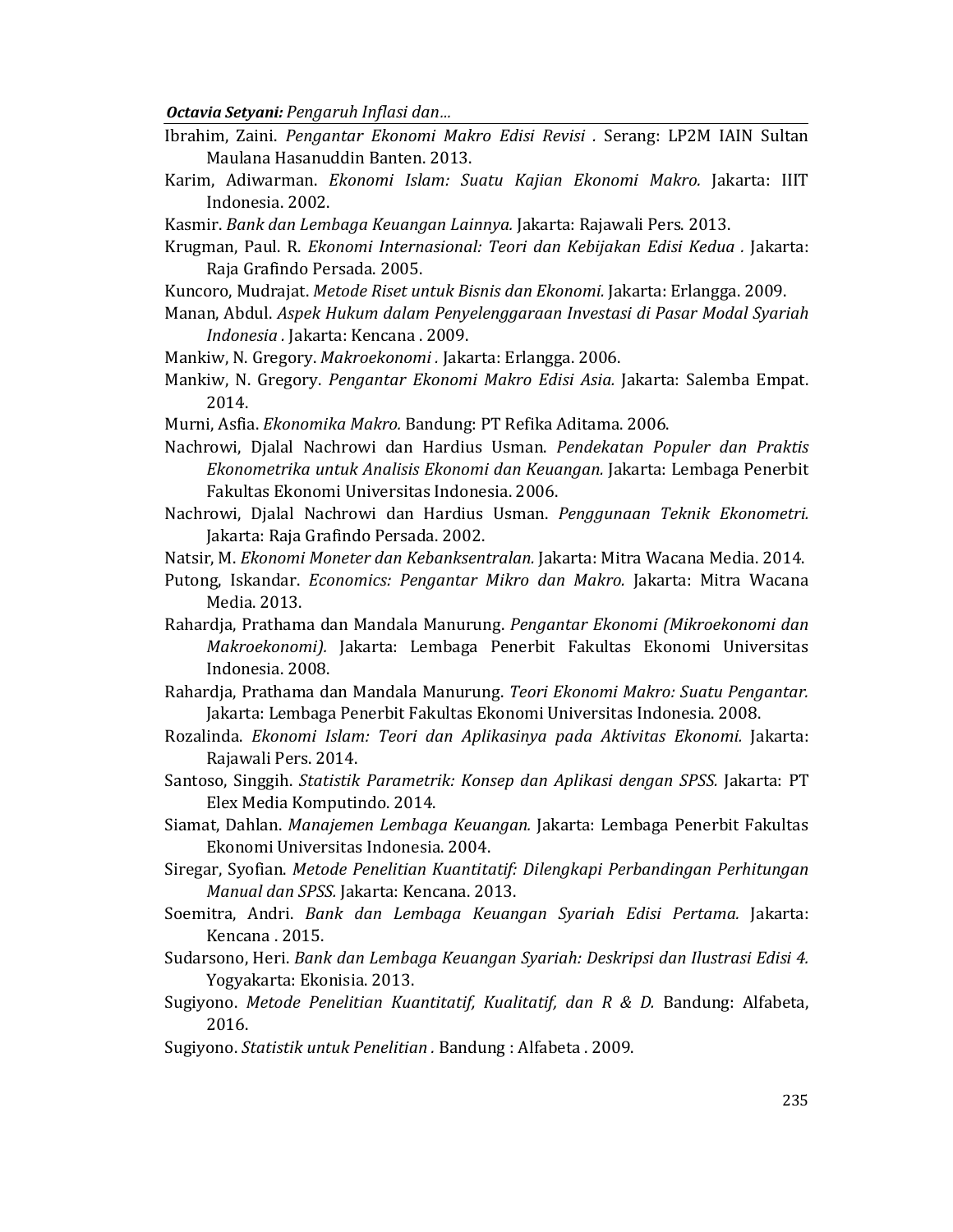- Sujarweni, V. Wiratna. Metodologi Penelitian Bisnis dan Ekonomi. Yogyakarta: Pustaka Baru Press, 2015.
- Sukirno, Sadono. Makroekonomi Teori Pengantar. Jakarta: Raja Grafindo Persada. 2006.
- Susilo, Y. Sri. Bank dan Lembaga Keuangan Lain. Jakarta: Salemba Empat. 2000.
- Yuliadi, Imamudin. Ekonomi Moneter. Jakarta: PT Indeks. 2008.
- Yuniarti, Vinna Sri. Ekonomi Makro Syariah. Jakarta: Pustaka Setia. 2016.
- Yuwono, Prapto. Pengantar Ekonometri. Yogyakarta: Andi. 2005.

### **Jurnal dan Skripsi:**

- Anggara, Roma. Pengaruh Harga Emas Dunia dan Tingkat Suku Bunga The Fed terhadap Indeks Saham Syariah Indonesia (ISSI). Skripsi pada Fakultas Bisnis dan Manajemen Universitas Widyatama Bandung. 2014.
- Dewanto, Agung. Pengaruh Inflasi, Harga Minyak Dunia, dan *Dow Jones Industrial* Average terhadap Indeks Harga Saham Sektor Manufaktur pada Perusahaan vang Terdaftar di Bursa Efek Indonesia Periode 2007-2010. Skripsi pada Fakultas Ekonomi Universitas Negeri Yogyakarta. 2014.
- Istigomah, Rahmatika. Analisis Pengaruh Inflasi, Jumlah Uang Beredar, Sertifikat Bank Indonesia Syariah, dan Harga Minyak Dunia terhadap Indeks Saham Syariah Indonesia (ISSI). Skripsi pada Fakultas Ekonomi dan Bisnis UIN Syarif Hidayatullah Jakarta. 2016.
- Prabowo, Dimas. Analisis Pengaruh Inflasi, Sertifikat Bank Indonesia Syariah, dan Jumlah Uang Beredar terhadap Indeks Syariah yang Terdaftar di Indeks Saham Syariah Indonesia (ISSI). Skripsi pada Fakultas Ekonomi dan Bisnis UIN Syarif Hidayatullah Jakarta. 2013.
- Rusbariandi, Septian. P. Analisis Pengaruh Tingkat Inflasi, Harga Minyak Dunia, Harga Emas Dunia, dan Kurs Rupiah terhadap Jakarta Islamic Index di Bursa Efek Indonesia. Skripsi pada Fakultas Ekonomi Universitas Gunadarma Jakarta . 2012.
- Suciningtias, Siti. A. Analisis Dampak Variabel Makro Ekonomi terhadap Indeks Saham Syariah Indonesia (ISSI). Jurnal 2nd CBAM (Conference in Bussiness, Accounting, and Management Vol. 2 No. 1. 2015.
- Syarofi, Faris Hamam. Analisis Pengaruh Suku Bunga SBI, Kurs Rupiah/ US\$, Harga Minyak Dunia, Harga Emas Dunia, DJIA, Nikkei 225, dan Hang Seng Index terhadap IHSG dengan Metode GARCH-M. Skripsi pada Fakultas Ekonomi Universitas Diponegoro Semarang. 2014.
- Witjaksono, Ardian Agung. Analisis Pengaruh Tingkat Suku Bunga SBI, Harga Minyak Dunia, Harga Emas Dunia, Kurs Rupiah, Indeks Nikkei 225, dan Indeks Dow Jones terhadap IHSG. Skripsi pada Program Studi Magister Manajemen Universitas Diponegoro Semarang. 2010.

Website: www.bi.go.id www.ojk.go.id